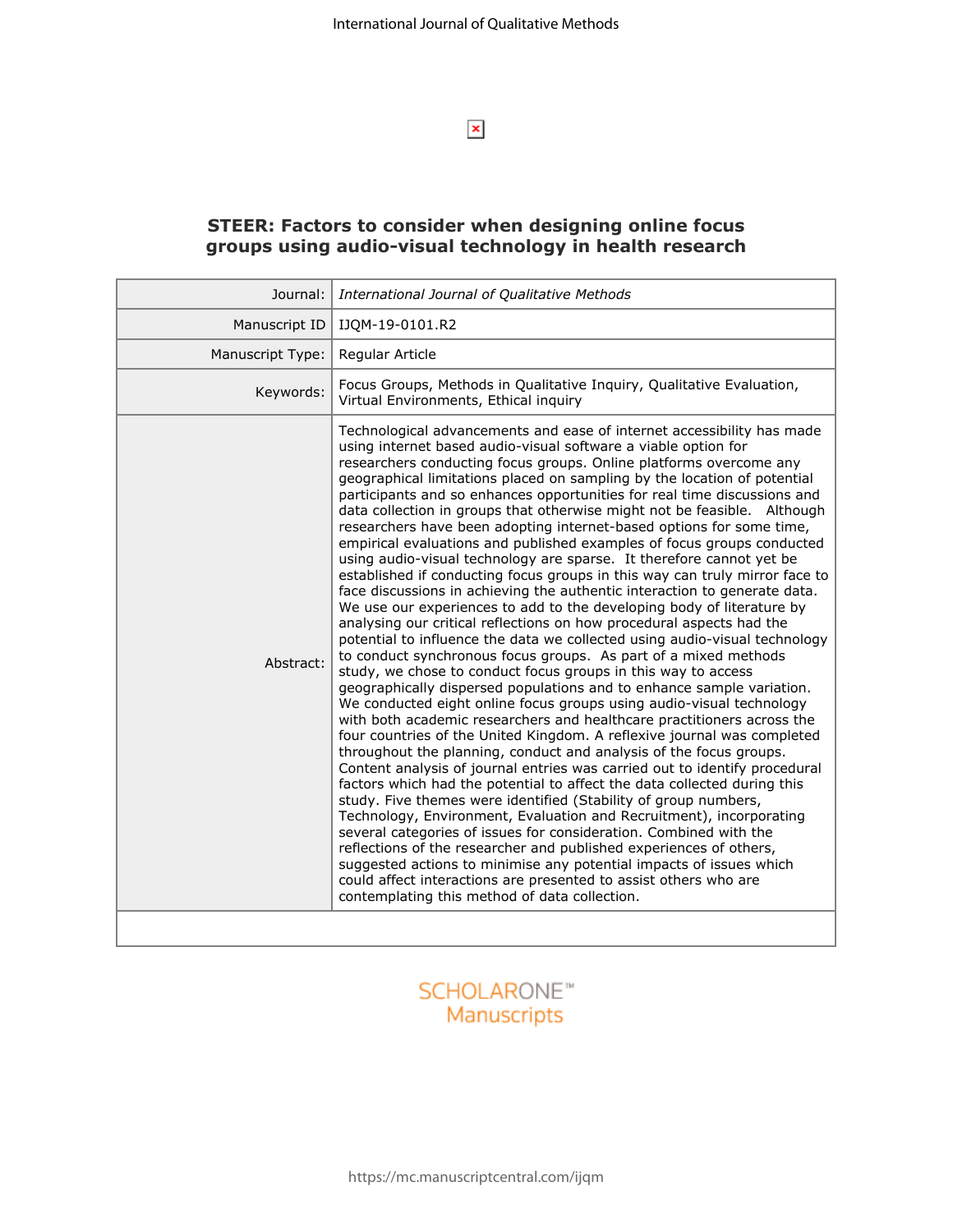**Title** STEER: Factors to consider when designing online focus groups using audio-visual technology in health research

**Short title:** Online focus groups using audio-visual technology

based addio-visual solitwate a viable d<br>sampling by the location of potential p<br>ies for real time discussions and data in<br>not be feasible. Although researchers<br>ns for some time, empirical evaluations<br>roups conducted using **Abstract** Technological advancements and ease of internet accessibility has made using internet based audio-visual software a viable option for researchers conducting focus groups. Online platforms overcome any geographical limitations placed on sampling by the location of potential participants and so enhances opportunities for real time discussions and data collection in groups that otherwise might not be feasible. Although researchers have been adopting internet-based options for some time, empirical evaluations and published examples of focus groups conducted using audio-visual technology are sparse. It therefore cannot yet be established if conducting focus groups in this way can truly mirror face to face discussions in achieving the authentic interaction to generate data. We use our experiences to add to the developing body of literature by analysing our critical reflections on how procedural aspects had the potential to influence the data we collected using audio-visual technology to conduct synchronous focus groups. As part of a mixed methods study, we chose to conduct focus groups in this way to access geographically dispersed populations and to enhance sample variation. We conducted eight online focus groups using audio-visual technology with both academic researchers and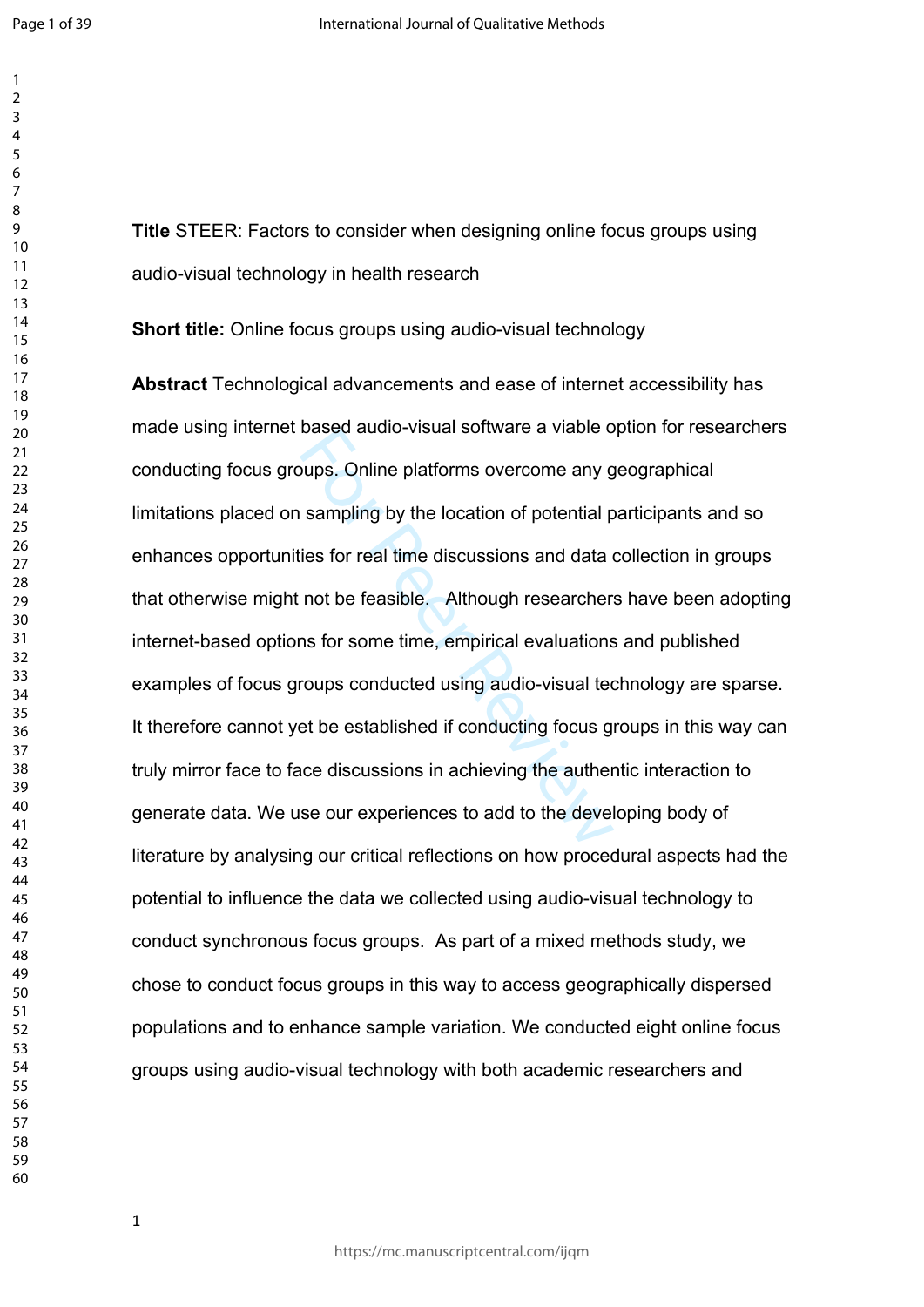ment, Evaluation and Recruitment), in<br>for consideration. Combined with the r<br>ished experiences of others, suggested<br>is of issues which could affect interactic<br>e contemplating this method of data cc<br>cus groups, audio-visual healthcare practitioners across the four regions of the United Kingdom. A reflexive journal was completed throughout the planning, conduct and analysis of the focus groups. Content analysis of journal entries was carried out to identify procedural factors which had the potential to affect the data collected during this study. Five themes were identified (**S**tability of group numbers, **T**echnology, **E**nvironment, **E**valuation and **R**ecruitment), incorporating several categories of issues for consideration. Combined with the reflections of the researcher and published experiences of others, suggested actions to minimise any potential impacts of issues which could affect interactions are presented to assist others who are contemplating this method of data collection.

**Keywords** online focus groups, audio-visual technology, researchers, practitioners

**What is already known?**

Advances in the accessibility of audio and visual technology mean greater opportunities are available to qualitative researchers which enable real time focus groups unrestricted by geographical limitations to facilitate wider involvement of research participants

**What this paper adds?**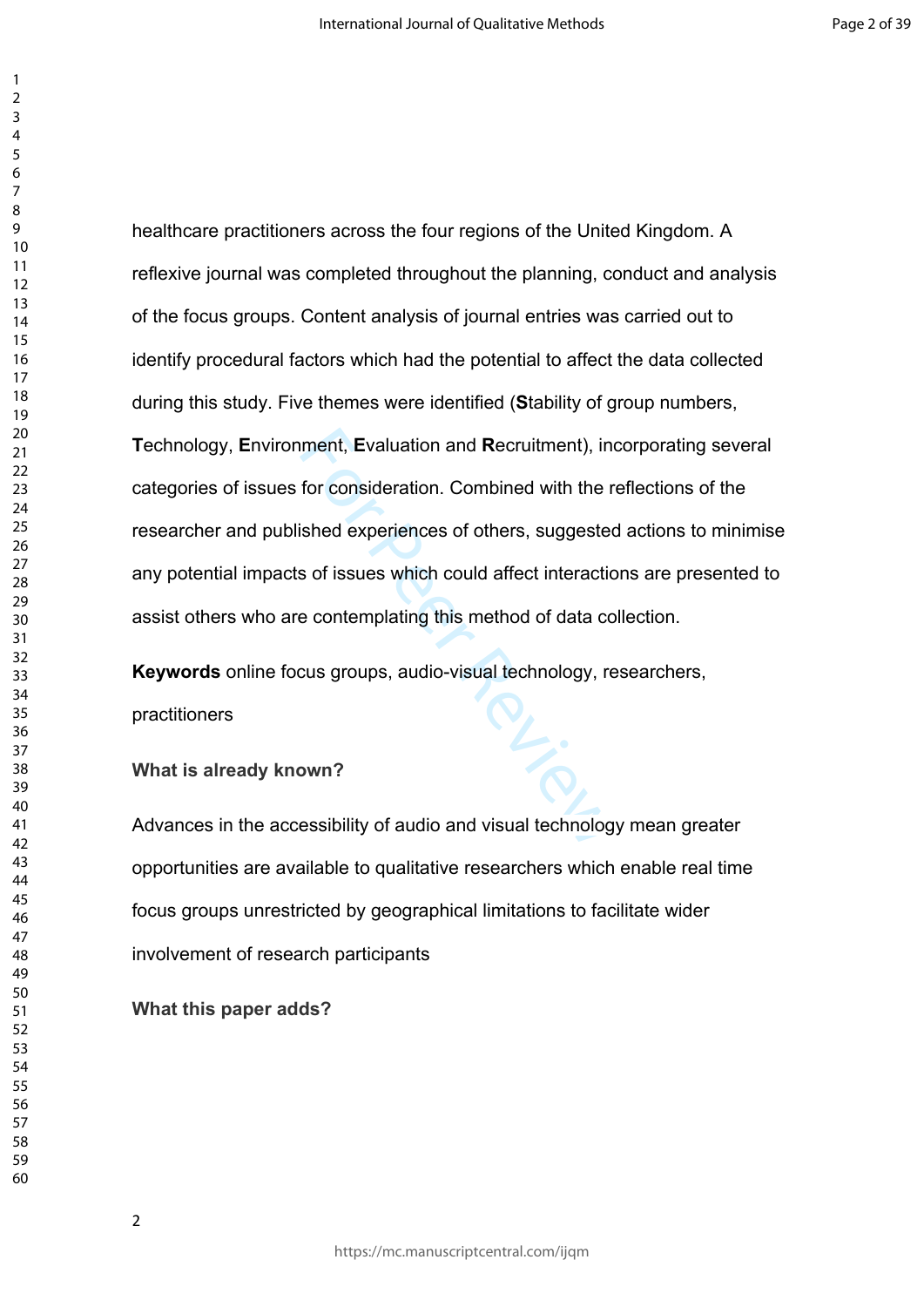Reflective evaluation of our experiences of using audio-visual technology to conduct asynchronous focus groups provides insights on strategies to facilitate participation and interaction, enhance participant experience and so optimise data richness when this method is selected

### **Introduction**

eir nature, are a collective activity (Kitz<br>together purposefully selected individ<br>thberg, Reeves, Thurston, Applegate,<br>k is the use of interaction between pa<br>at might not be accessible without this<br>focus groups to conduct Focus groups, by their nature, are a collective activity (Kitzinger, 1994), used by researchers to bring together purposefully selected individuals to gather data in a group setting (Gothberg, Reeves, Thurston, Applegate, Kohler, & Peterson, 2013). Their hallmark is the use of interaction between participants to produce data and insights that might not be accessible without this interaction (Morgan, 2019). When using focus groups to conduct research, population sampling of participants is advocated to avoid selection bias and optimise external validity (Krueger, 1994). The ability to convene focus groups composed of participants from a range of locations is, however, an issue often faced by researchers (Flynn, Albrecht, & Scott, 2018), compounded by resource restrictions and the ability or willingness of participants to travel. As a result, researchers may make methodological compromises in relation to sampling which can result in trade-offs that could affect data richness (Flynn et al., 2018; Krueger, 1993).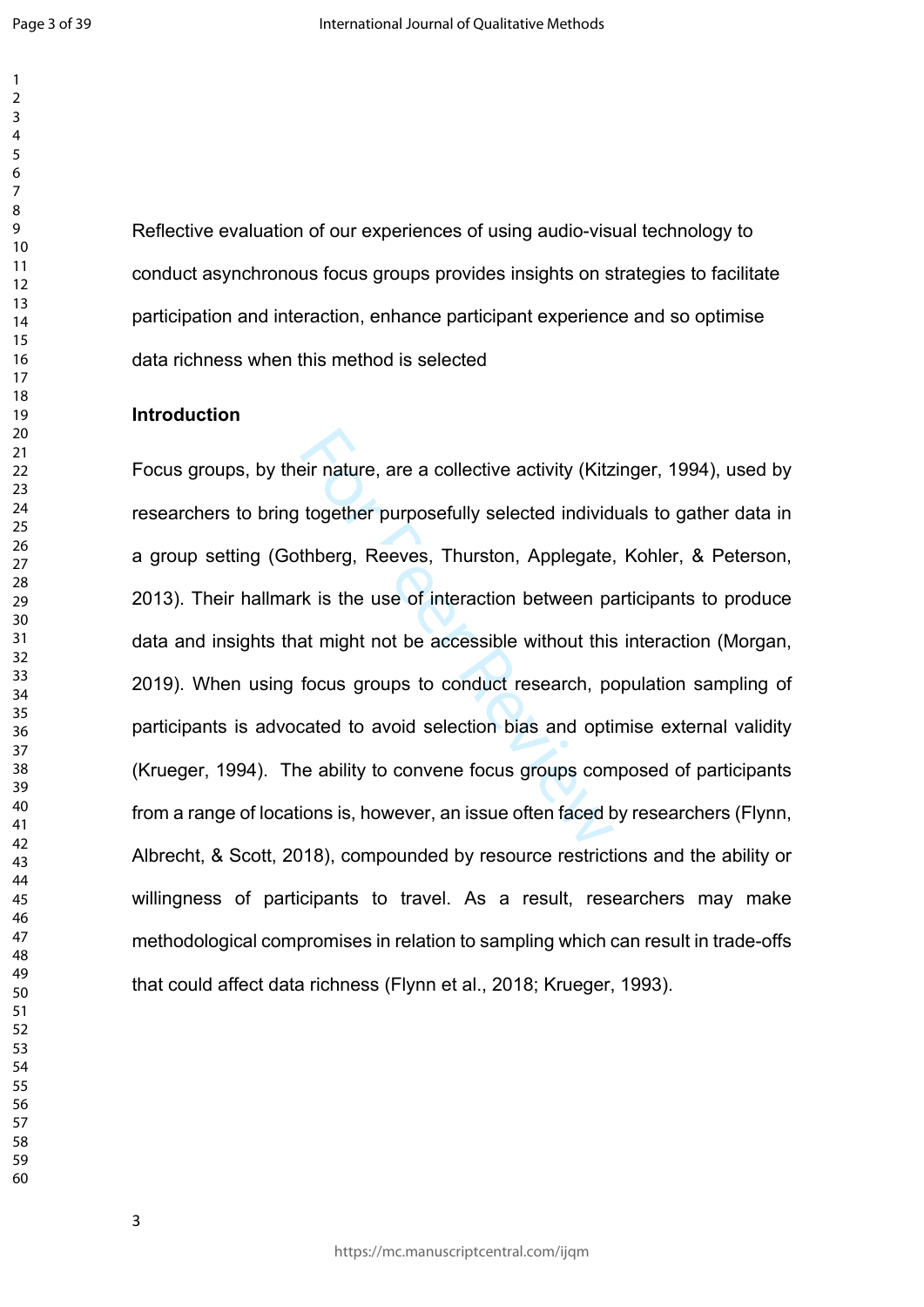ore feasible as opposed to conveniend<br>orse, 2015). Similarly, the feasibility for<br>rough the heterogeneity of the people<br>simbottom, 2004). Access to broader<br>res to be increased, potentially givin<br>a collected (Morse, 2015). Technological advancements now available to researchers can remove restrictions imposed by geographical barriers. This makes it possible for focus groups to be comprised of participants deemed most appropriate to address the research question and thereby enhance the rigour of a qualitative study. When geographical restrictions are removed, theoretical and purposive approaches to sampling become more feasible as opposed to convenience sampling based on who is accessible (Morse, 2015). Similarly, the feasibility for phenomena variation may be enhanced through the heterogeneity of the people and contexts included in the sample (Higginbottom, 2004). Access to broader geography can also enable sampling sizes to be increased, potentially giving greater depth and variation to the data collected (Morse, 2015). Therefore, online options which remove geographical limitations could provide more opportunity to recruit an adequate and appropriate sample to add rigour to a study, providing an option to obtain data from the fullest range of participants (Higginbottom, 2004) and enhance validity by enabling a richer data set to be realised (Morse, 2015).

The accessibility of free software, availability of stable and fast internet connections (Abrams, Wang, Song, & Galindo-Gonzalez, 2015) and the integration of webcams into personal computers and mobile devices, which are now common place, means audio-visual focus groups conducted via the internet are a very feasible option for qualitative researchers.Although published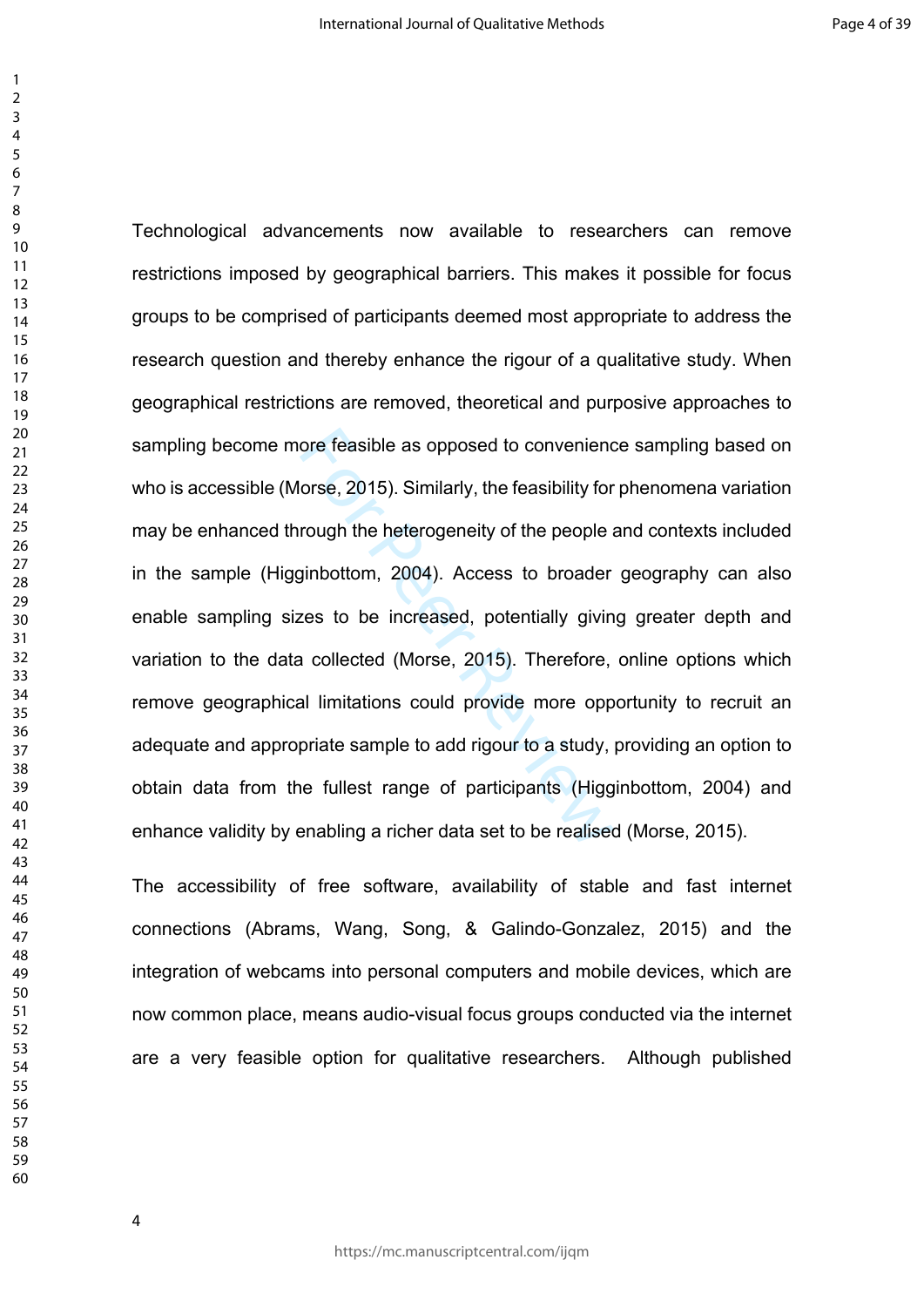). Studies comparing factors such as c<br>(Rupert et al., 2017) or evaluating p<br>18) are sparse and have only began<br>escribe the experiences of those who h<br>online synchronous focus groups dom<br>essons learnt to assist the novice examples of such an approach in healthcare research and wider disciplines are becoming available, the literature base which explores the use of audio-visual technology to conduct synchronous online focus groups is still in its infancy. The first study empirically examining the quality of data produced from focus groups conducted using online audio-visual technology was published just four years ago (Abrams et al., 2015). Studies comparing factors such as costs, recruitment and participant logistics (Rupert et al., 2017) or evaluating participant experience (Matthews et al. 2018) are sparse and have only began to emerge recently. Publications which describe the experiences of those who have used audio-visual software to conduct online synchronous focus groups dominate providing useful guidance from the lessons learnt to assist the novice researcher. It therefore cannot yet be established if conducting focus groups in this way can truly mirror face to face discussions in achieving the authentic interaction necessary to generate the data required.

Although the use of an online audio-visual environment is perceived to closely align with the face to face environment (Matthews, Baird, & Duchesne, 2018), some think the virtual nature hampers the ability to capture the essence of a focus group in relation to interactions and group dynamics (Greenbaum, 2008). Matthews et al.'s (2018) evaluation of audio-visual focus groups with nine healthcare professionals found that all felt easily able to express their ideas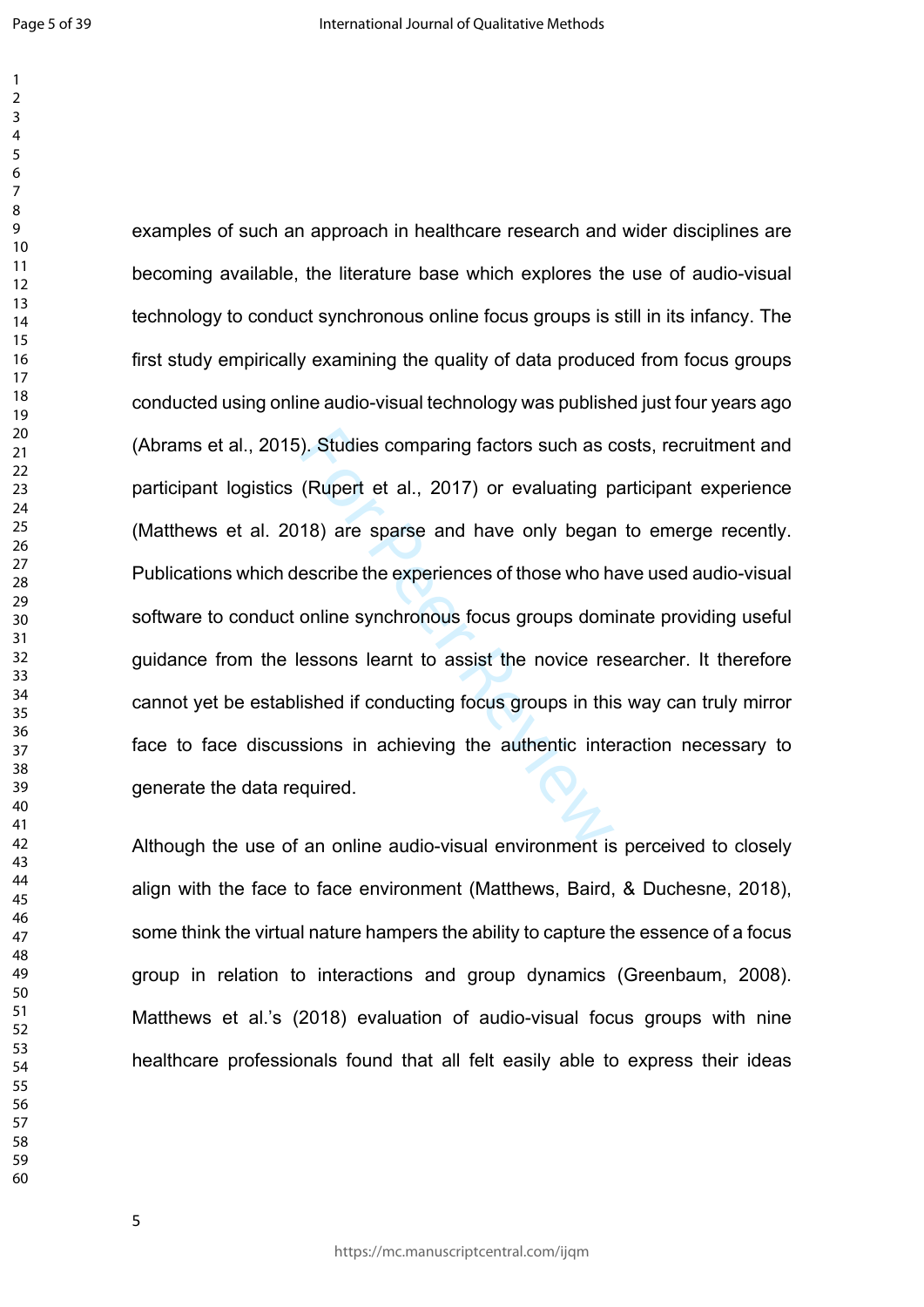during the discussion and felt comfortable in the online environment with others previously unknown to them. However, just over half felt conversation was more difficult or flowed less easily than in a face to face environment. Studies which made direct comparisons between the quality of data generated face to face with that generated online had favourable outcomes in terms of very few differences in the richness of data collected (Flynn, Albrecht, & Scott, 2018; Kite & Phongsavan, 2017; Abrams et al., 2015).

data collected (Flynn, Albrecht, &<br>Abrams et al., 2015).<br>this field is sparse with little data from v<br>Morgan, 2019), the comparisons which<br>idence that using this approach to op<br>ot impinge the richness of our data. The<br>orga Although literature in this field is sparse with little data from which to draw practiceinforming evidence (Morgan, 2019), the comparisons which have been made by others gave us confidence that using this approach to optimise the diversity of our sample would not impinge the richness of our data. Theoretical perspectives from text books (Morgan, 2019) and reflexive accounts (Kite & Phongsavan, 2017; Strout et al., 2017; Tuttas, 2015) allowed us to benefit from lessons learned by others in our planning. These examples alerted us to procedural factors unique to conducting focus groups in an online environment which could pose a threat to the generation of rich data (Strout et al., 2017) by limiting interactions, the very hallmark of focus groups, and essential to achieving our research aim. As advocated in qualitative research, we used a journal as a reflexive tool throughout this study. Doing so enabled us to identify issues which had the potential to impact on methodological and ethical aspects of this study. Although these issues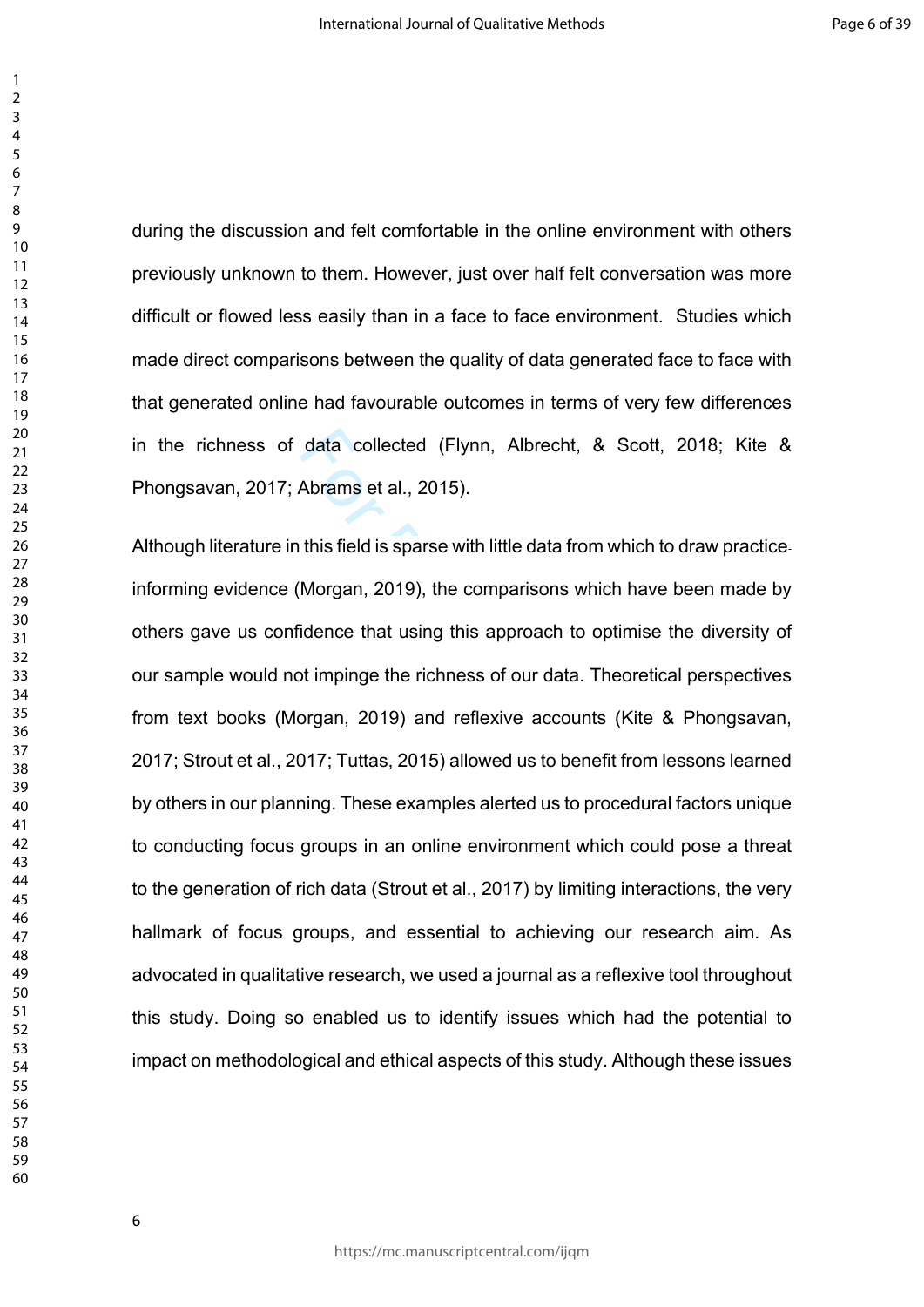statements from participants as op<br>
recognised the importance of st<br>
is of our experience presented here<br>
do be considered when planning synch<br>
oftware to optimise the ability of this m<br>
which can methodologically be align are similar to those encountered in conducting face to face focus groups, they require consideration and actions unique to an online context. Due to the fundamental importance of interaction to focus groups, researchers must create an environment that encourages participation and interaction. We noted during our data collection that the nature of an online environment had the potential to produce detached statements from participants as opposed to interactive exchanges and so recognised the importance of strategies to promote interaction. Analysis of our experience presented here highlights procedural aspects which should be considered when planning synchronous focus groups using audio-visual software to optimise the ability of this method to capture data through interactions which can methodologically be aligned as closely as possible to face to face alternatives.

### **Research Design and Methods**

This article draws on reflections from phase one of a mixed methods study which received ethical approval from the Nursing and Health Science Filter and Ethics committees at Ulster University. The aim of the study was to explore the concept and culture of researcher practitioner engagement in the context of healthcare research. This was achieved through a hybrid model of concept analysis (Schwartz-Barcott & Kim, 2000). During the theoretical stage we analysed the attributes, antecedents and consequences of the concept of 'researcher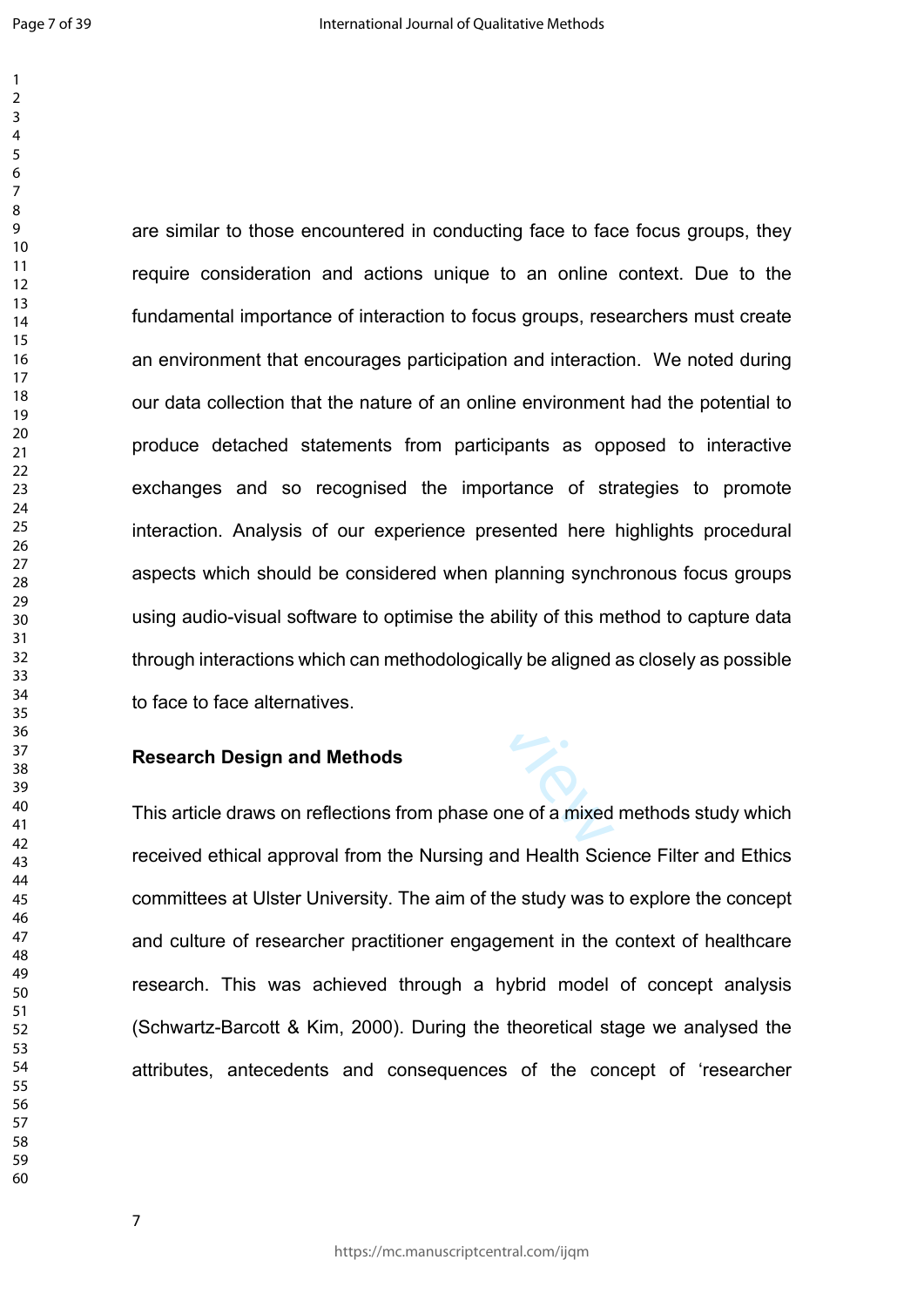> and frontline practitioners from these<br>
> in the UK who had been engaged in r<br>
> e other than as a study participant. For<br>
> e chosen as the most appropriate met<br>
> ge. This optimised our reach across the<br>
> phical spread of partici practitioner engagement' from definitions and published incidences of the phenomenon. A subsequent fieldwork stage was carried out to refine the concept through the experiential knowledge of two groups; academic researchers based in Higher Education Institutions (HEI) in the United Kingdom (UK) who had engaged nurses, midwives or therapists in their research in a role other than as a study participant; and frontline practitioners from these disciplines working in healthcare settings in the UK who had been engaged in research by academic researchers in a role other than as a study participant. Focus groups conducted via the internet were chosen as the most appropriate method of data collection for this fieldwork stage. This optimised our reach across the UK by enabling us to include a geographical spread of participants whilst also offering flexibility to practitioners with varying work patterns and clinical workloads.

# **Selecting the technology**

Several different software options are available to conduct online focus groups and it is important that these are evaluated according to the practical, methodological and ethical requirements of the research. In our study, we required software which enabled reliable and secure real time audio and visual communication in a private online space; a facility to record both audio and visual components; a platform which demanded low levels of user competency; and no financial commitment from participants to purchase or download software. We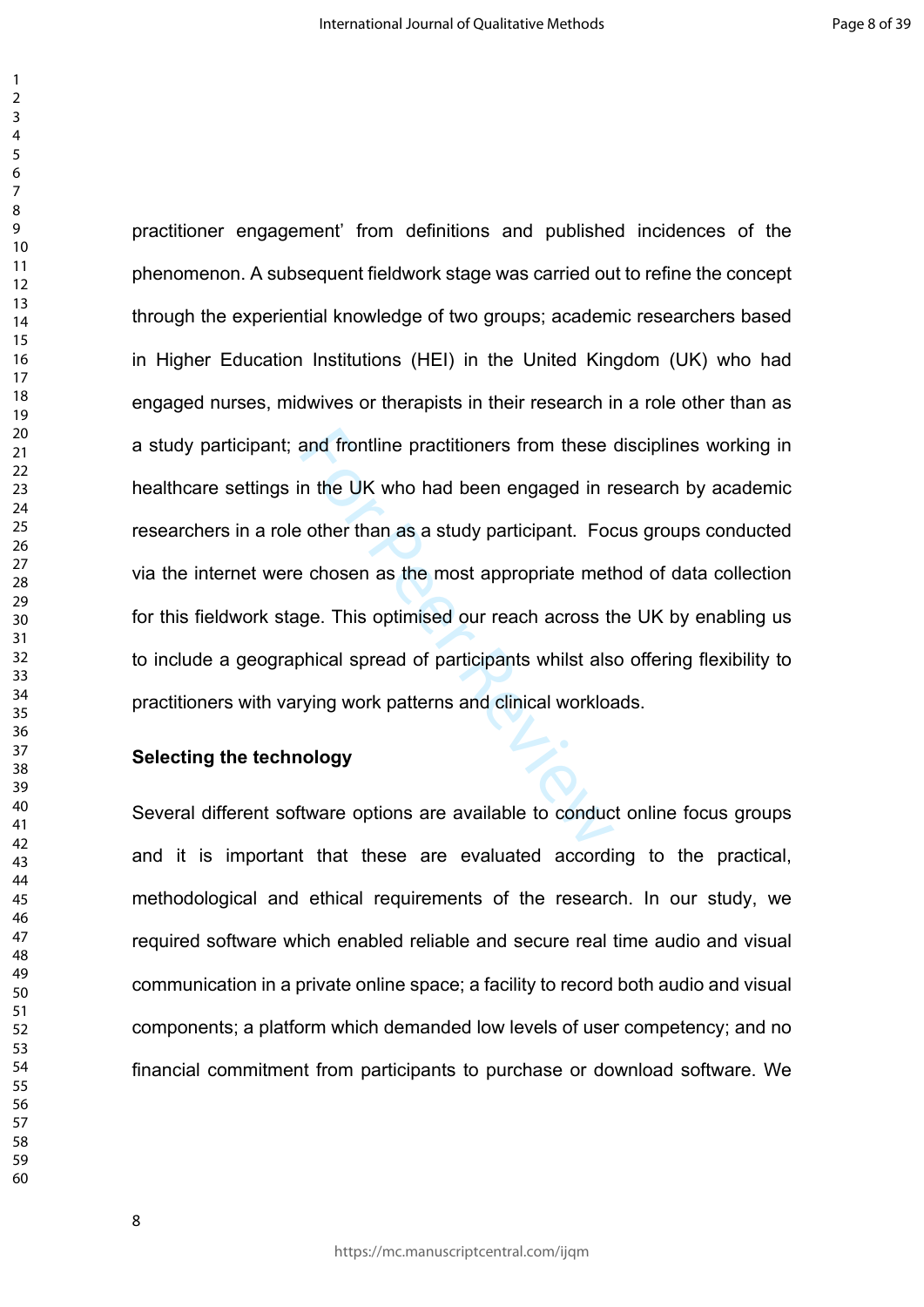Coom©. This platform hosts online aud<br>show multiple users on screen, rec<br>d can be used from mobile devices. Fea<br>oresentations and a white board facility<br>ximum of 45 minutes per meeting. As<br>mum of 60 minutes, we chose to pa used Tuttas's (2015) evaluation of the software available at the time of her study, a web-based search for any additional products and consultation with a technology specialist. Two potential options were identified but one was dismissed as during a trial within the research team, its stability and reliability to host a group discussion was questioned. The software chosen to carry out focus groups online was Zoom©. This platform hosts online audio-visual meetings; it has the capacity to show multiple users on screen, record audio and visual communications and can be used from mobile devices. Features include sharing a screen to display presentations and a white board facility. Software is free to all users up to a maximum of 45 minutes per meeting. As we anticipated focus groups lasting a minimum of 60 minutes, we chose to pay a small monthly charge payable only by the meeting host. Usability of the software was evaluated as part of a pilot focus group with five PhD researchers from the Institute of Nursing and Health Research at Ulster University. The lead researcher (ND) reflected on facilitating the group online and obtained participants' perspectives via an online questionnaire. Favourable feedback was received from four participants who commented on their experience of the online element of the group, with three specifically highlighting ease of use of the selected software. Another commented that any more than five participants in the group might have restricted the ability to hear everyone's views.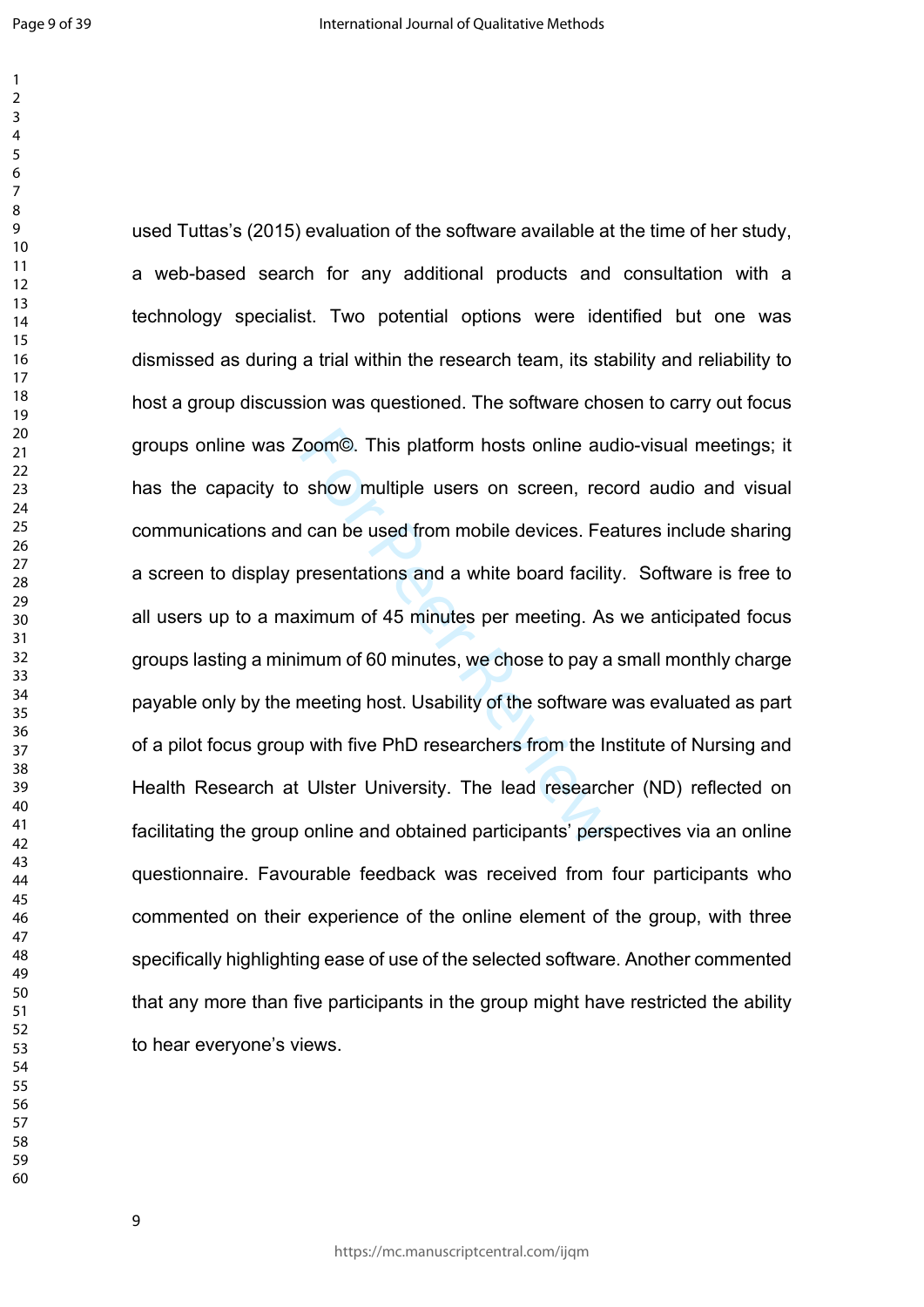#### **Study Participants**

to access healthcare professionals a<br>veach both groups. A Participant Inform<br>e of the study, what participation involvations had been addressed. Volunt<br>ne recruitment questionnaire via Qualt<br>eligibility to take part. Recru Using a purposeful sampling framework, a range of recruitment strategies were adopted to bring our study to the attention of potential participants including targeted emails to healthcare researchers in all Higher Education Institutions in the UK, advertisements in professional publications available to members of professional bodies to access healthcare professionals and a strategic social media campaign to reach both groups. A Participant Information Sheet included detail on the purpose of the study, what participation involved and outlined how all ethical considerations had been addressed. Volunteers were asked to complete a brief online recruitment questionnaire via Qualtrics® which indicated their willingness and eligibility to take part. Recruitment was ongoing; each focus group was arranged when an adequate number of eligible volunteers were available, and a Doodle poll circulated to identify availability over a range of identified dates and times. Focus groups were planned based on availability of the majority in each round; those who were not available were included in the next Doodle poll. An email was sent to participants one week prior to the focus group which included an informed consent form (to be signed and returned prior to the focus group), a weblink to join the online group, and an offer to take part in a test call for those unfamiliar with the software or who wished to test their hardware.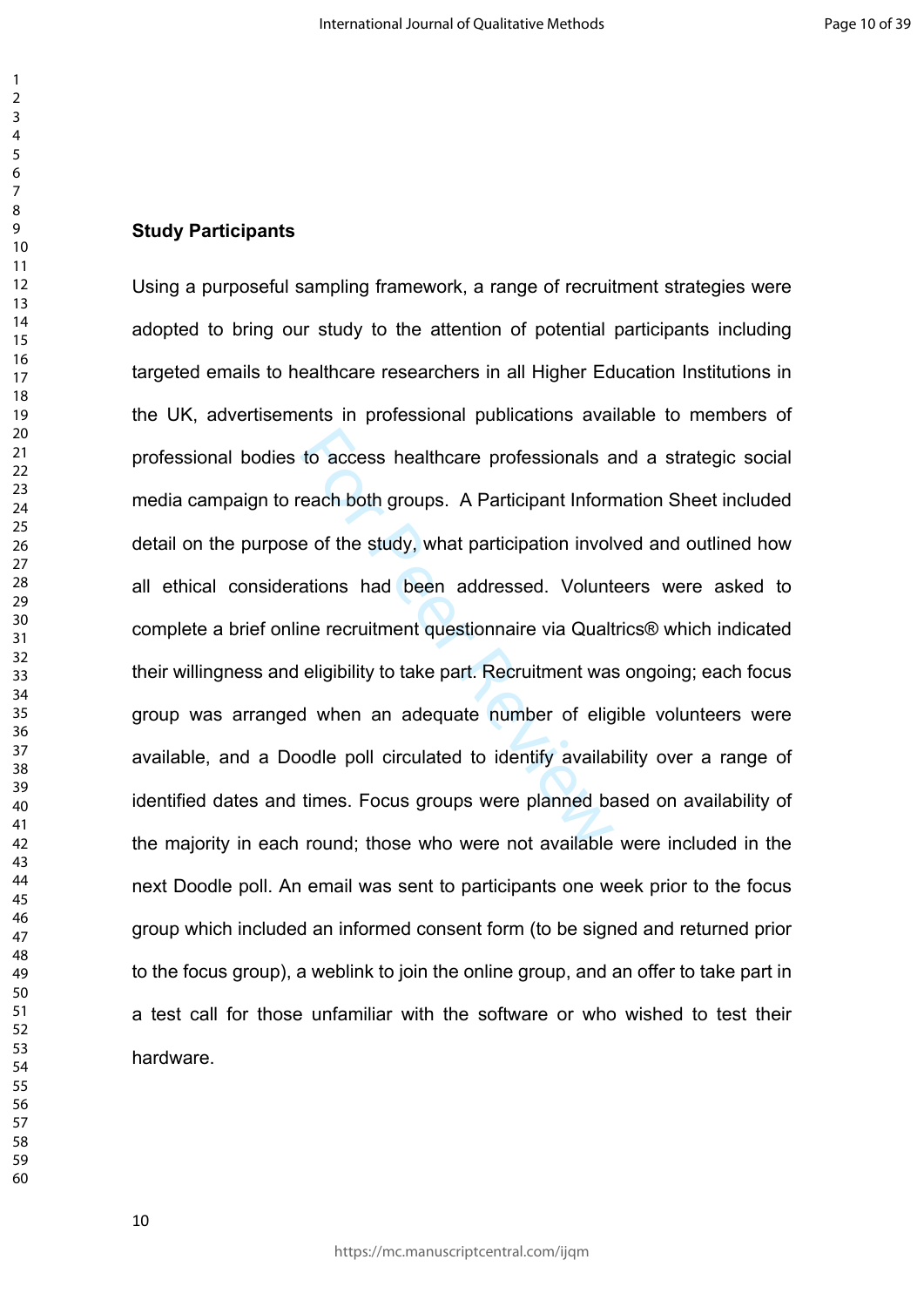nd one cancelled due to sickness shot<br>Of six eligible practitioners who were in<br>not participate, five did not respond to in<br>ne was not available on allocated date<br>cresearchers took part in five focus group<br>ort in 3 focus g In total, 40 academic researchers and 20 frontline practitioners completed the online recruitment questionnaire. Of those academic researchers who met the study criteria, ten did not indicate their availability via the Doodle poll. Five were 'lost'; two were not available on any of the suggested dates, two registered to take part in a focus group but did not log in to the online meeting during the allocated timeslot and one cancelled due to sickness shortly before the focus group commenced. Of six eligible practitioners who were invited to take part in a focus group but did not participate, five did not respond to invitations to complete a Doodle poll and one was not available on allocated dates. Over a four-month period, 17 academic researchers took part in five focus groups (Table 1) and 8 practitioners took part in 3 focus groups. Each focus group lasted on average 83 minutes. This included time for introductions, setting ground rules and a prerecorded PowerPoint presentation that lasted four minutes to outline the background and methodological approach of the study. Zoom© software enabled PowerPoint slides to be visible to all participants throughout the focus group using the 'share my screen' facility to provide a visual display of each discussion point.

#### **Table 1:** Characteristics of focus groups and participants

| <b>Focus</b> | n | Length    | <b>UK region</b> | Role |
|--------------|---|-----------|------------------|------|
| group        |   | (minutes) |                  |      |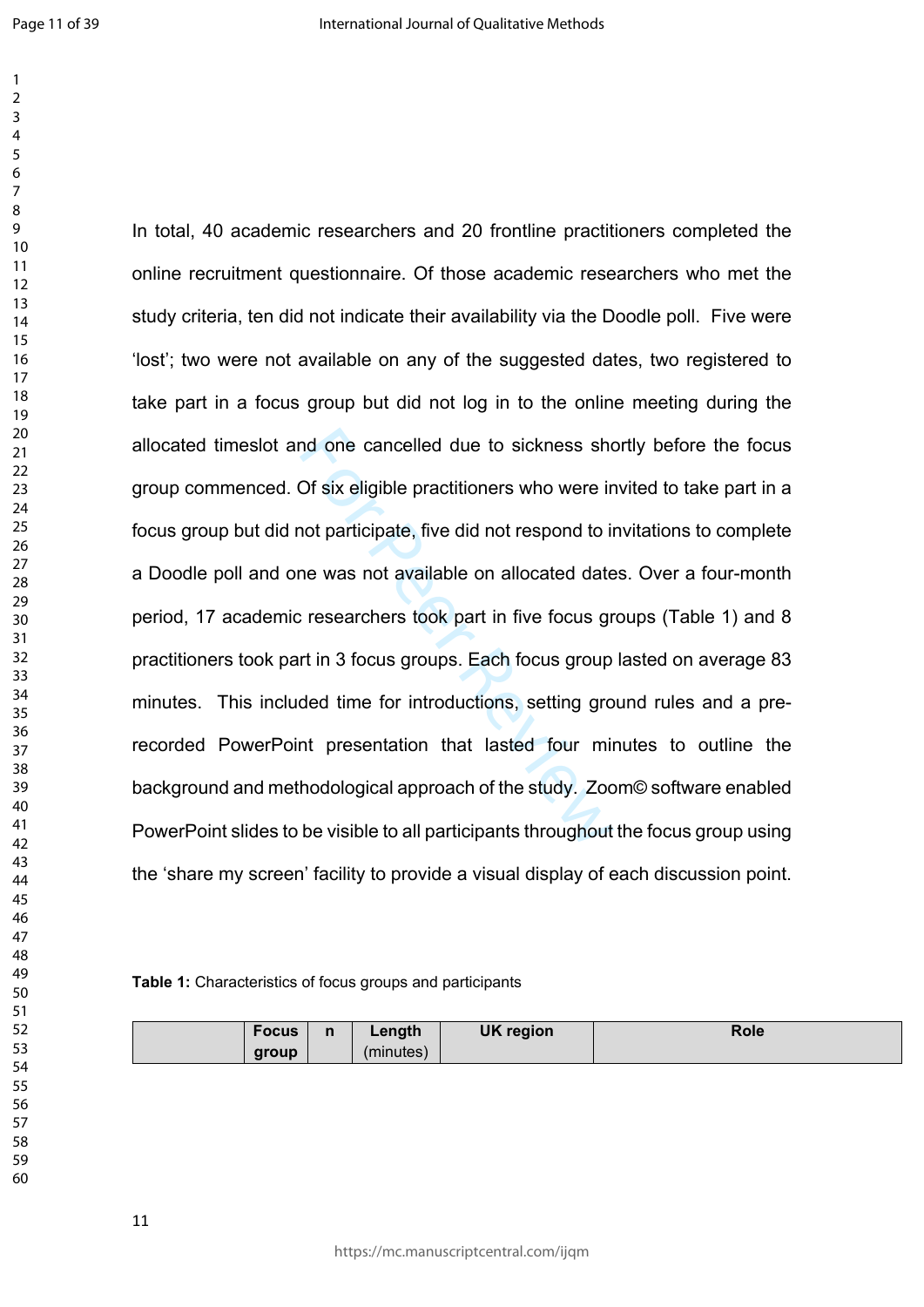| <b>Academic</b><br><b>Researchers</b><br>$(n=17)$ | R <sub>1</sub> | 4                       | 75 | England (n=2)<br>Scotland (n=1)<br>N. Ireland $(n=1)$   | Academic<br>role<br>Clinical | Professor (n=2)<br>Lecturer $(n=1)$<br>Research fellow (n=1)<br>Nursing $(n=2)$                         |
|---------------------------------------------------|----------------|-------------------------|----|---------------------------------------------------------|------------------------------|---------------------------------------------------------------------------------------------------------|
|                                                   |                |                         |    |                                                         | area                         | Physiotherapy (n=1)<br>Occupational therapy (n=1)                                                       |
|                                                   | R2             | 4                       | 93 | England (n=4)                                           | Academic<br>role             | Professor (n=4)                                                                                         |
|                                                   |                |                         |    |                                                         | Clinical<br>area             | Podiatry (n=1)<br>Speech and language<br>therapy $(n=1)$<br>Occupational therapy (n=1)<br>Nursing (n=1) |
|                                                   | R <sub>3</sub> | $\overline{\mathbf{3}}$ | 89 | England (n=3)                                           | Academic<br>role             | Professor (n=1)<br>Associate Professor (n=1)<br>Lecturer $(n=1)$                                        |
|                                                   |                |                         |    |                                                         | Clinical<br>area             | Nursing (n=2)<br>Unknown (n=1)                                                                          |
|                                                   | R <sub>4</sub> | $\overline{2}$          | 86 | England (n=2)                                           | Academic<br>role<br>Clinical | Professor (n=1)<br>Doctoral researcher (n=1)<br>Nursing (n=1)                                           |
|                                                   |                |                         |    |                                                         | area                         | Speech and language<br>therapy $(n=1)$                                                                  |
|                                                   | R <sub>5</sub> | 4                       | 59 | England $(n=1)$<br>Scotland (n=2)<br>N. Ireland $(n=1)$ | Academic<br>role             | Professor (n=1)<br>Reader (n=2)<br>Lecturer $(n=1)$                                                     |
|                                                   |                |                         |    |                                                         | Clinical<br>area             | Midwifery $(n=1)$<br>Physiotherapy (n=1)<br>Occupational therapy (n=1)<br>Nursing (n=1)                 |
|                                                   |                |                         |    |                                                         |                              |                                                                                                         |
| <b>Frontline</b><br><b>Practitioners</b>          | P <sub>1</sub> | 3                       | 87 | England $(n=3)$                                         | Physiotherapist (n=1)        | Occupational therapist (n=1)<br>Speech and language therapist (n=1)                                     |
| $(n=8)$                                           | P <sub>2</sub> | $\overline{2}$          | 86 | England (n=1)<br>Wales $(n=1)$                          |                              | Occupational therapist (n=2)                                                                            |
|                                                   | P <sub>3</sub> | $\overline{3}$          | 90 | Scotland (n=1)<br>England (n=2)                         | Physiotherapist (n=1)        | Occupational therapist (n=1)<br>Speech and language therapist (n=1)                                     |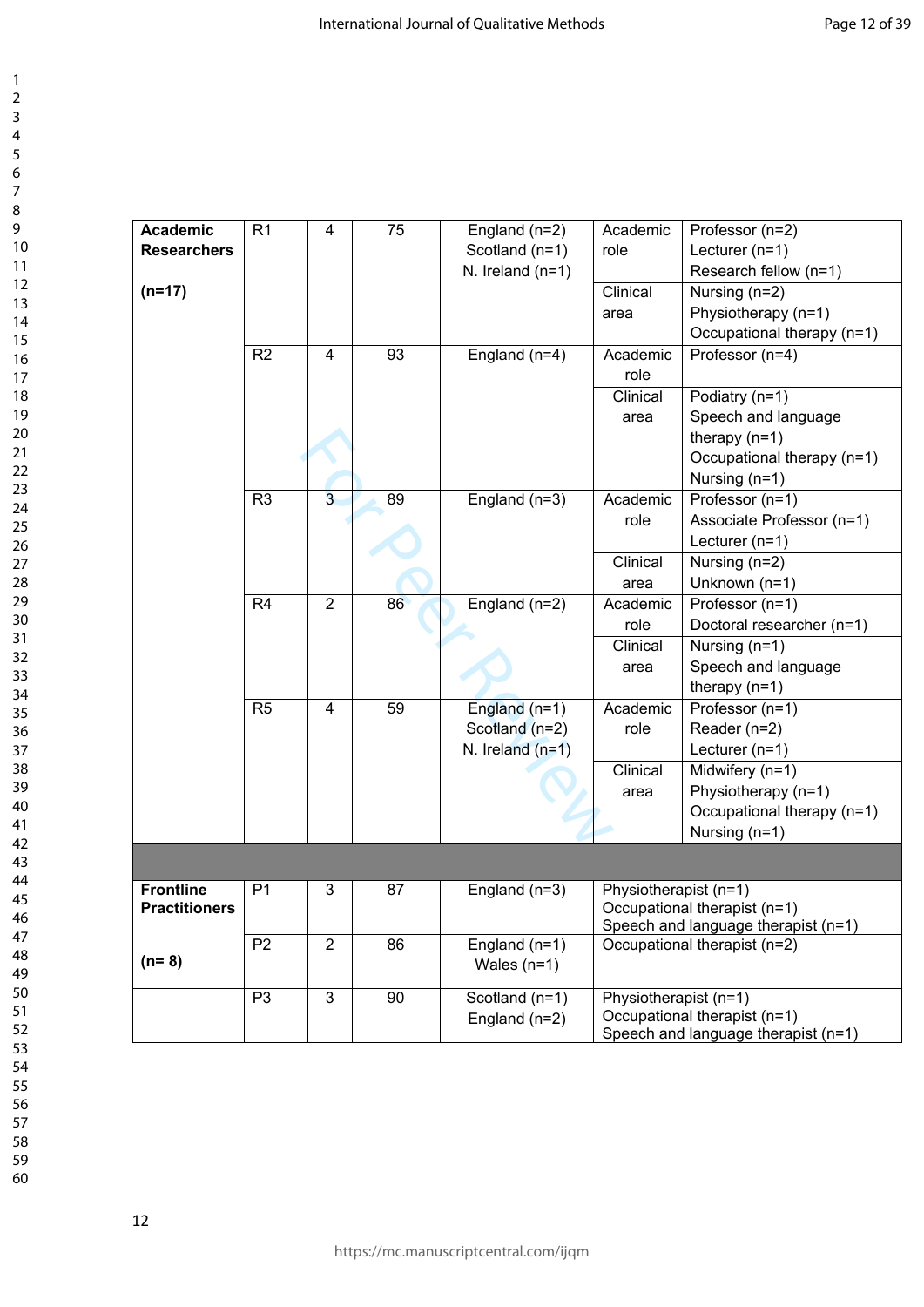To provide transparency and contribute to the credibility of our overall study (Shenton, 2004), the lead researcher (ND) documented reflective commentary in a journal from the outset. This facilitated reflexive evaluation of the effectiveness of the chosen method and was used to record researcher observations, opinions, critical reflections and notes on theoretical reading. Journal entries included:

- **EXECOMMENDATIONS MADE BY AUTHORS WHO REPORTED HIS SEARCH FIG. 4** FECOMMENT FIG. **PECIES THE REPORT FIG.** conducting focus groups online
- factual information about each focus group including timings and any occurrences during the group (for example technical issues)
- observations on factors which facilitated the group conduct
- reflexive evaluation of the effectiveness of the method in collecting the data necessary to achieve study objectives
- improvements to enhance subsequent groups and reflections on any changes made

ded:<br>
ions made by authors who reported le<br>
cus groups online<br>
ation about each focus group including<br>
during the group (for example technica<br>
on factors which facilitated the group c<br>
uation of the effectiveness of the me Additional reflexive entries were made to the journal during transcription of each focus group and data analysis as were reflexive discussions amongst the research team and advice sought from an academic colleague highly experienced in focus group planning and conduct. This was an iterative process; where an issue had been identified, reflexive notes were made following subsequent groups on the effect of any action taken to address this issue and literature returned to in order to identify potential solutions where others had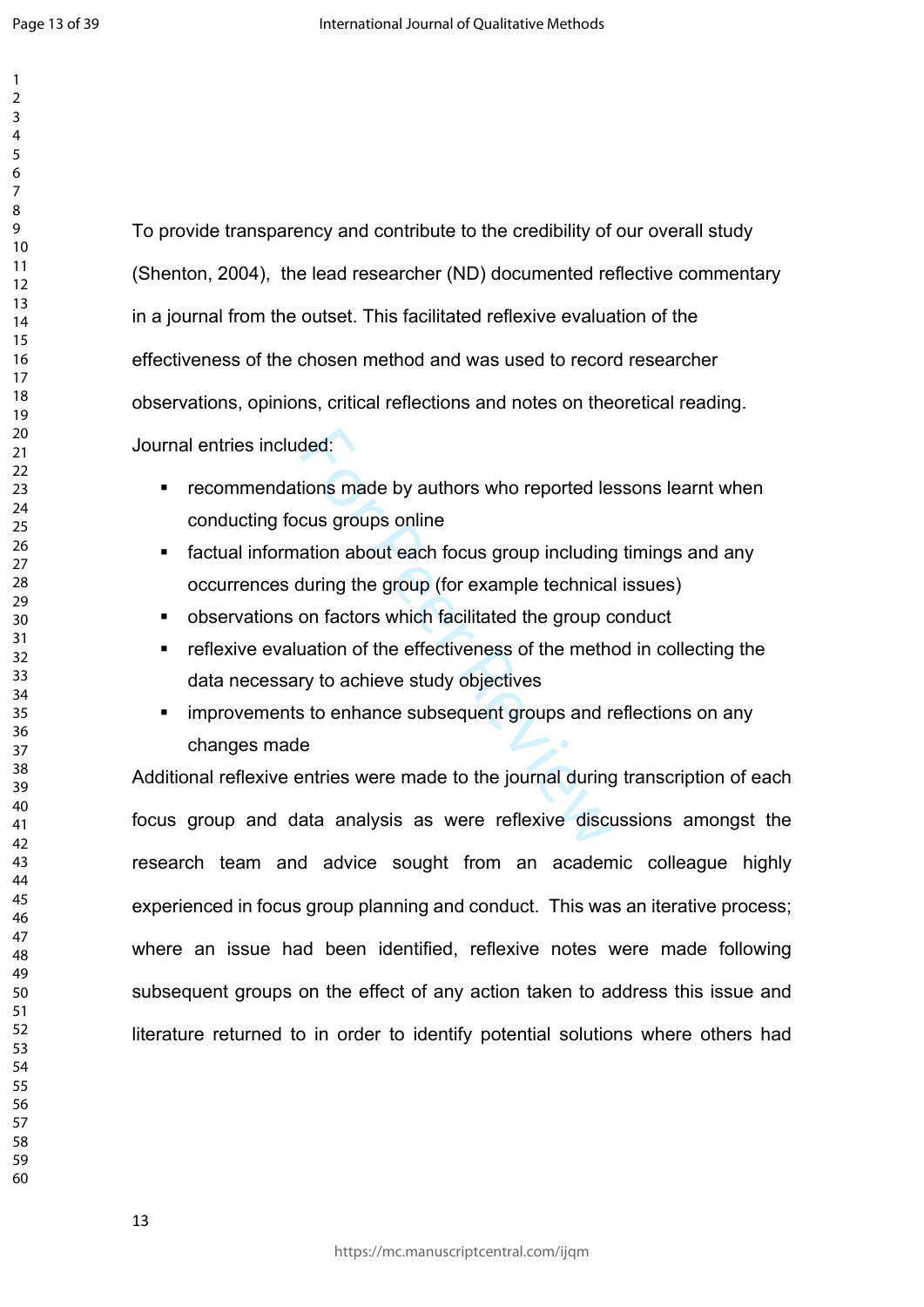ction of text that indicated issues that here are proton the study, actions taken to add<br>s on action that could have been taken<br>ree grouped into those which addresse<br>e given to each category. As shown in<br>five themes (Stabi noted similar issues. Once data analysis was completed, all journal entries relating to the focus groups were collated. Content analysis was used to identify the unpredicted issues experienced during the conduct of the focus groups which the researcher, using intuition and tacit knowledge, reasoned had the potential to affect the data generated during this study. Reflective notes were coded by highlighting each section of text that indicated issues that had been identified as having a potential impact on the study, actions taken to address any issues which arose and reflections on action that could have been taken. Once all codes were developed, these were grouped into those which addressed similar issues and a representative name given to each category. As shown in Table 2, categories were grouped into five themes (**S**tability of group numbers, **T**echnology, **E**nvironment, **E**valuation and **R**ecruitment). For each category, the actions which the researcher took, or identified through reflections or consultation of theoretical readings that could have addressed these issues were noted (Table 2). To ensure further credibility, themes, categories and suggested actions were reviewed by an academic colleague outside of the research team who is highly experienced in focus group methods. Presented below is a summary of these reflections including key points to consider when preparing to use online focus groups in research.

### **Theme 1: Stability of group numbers**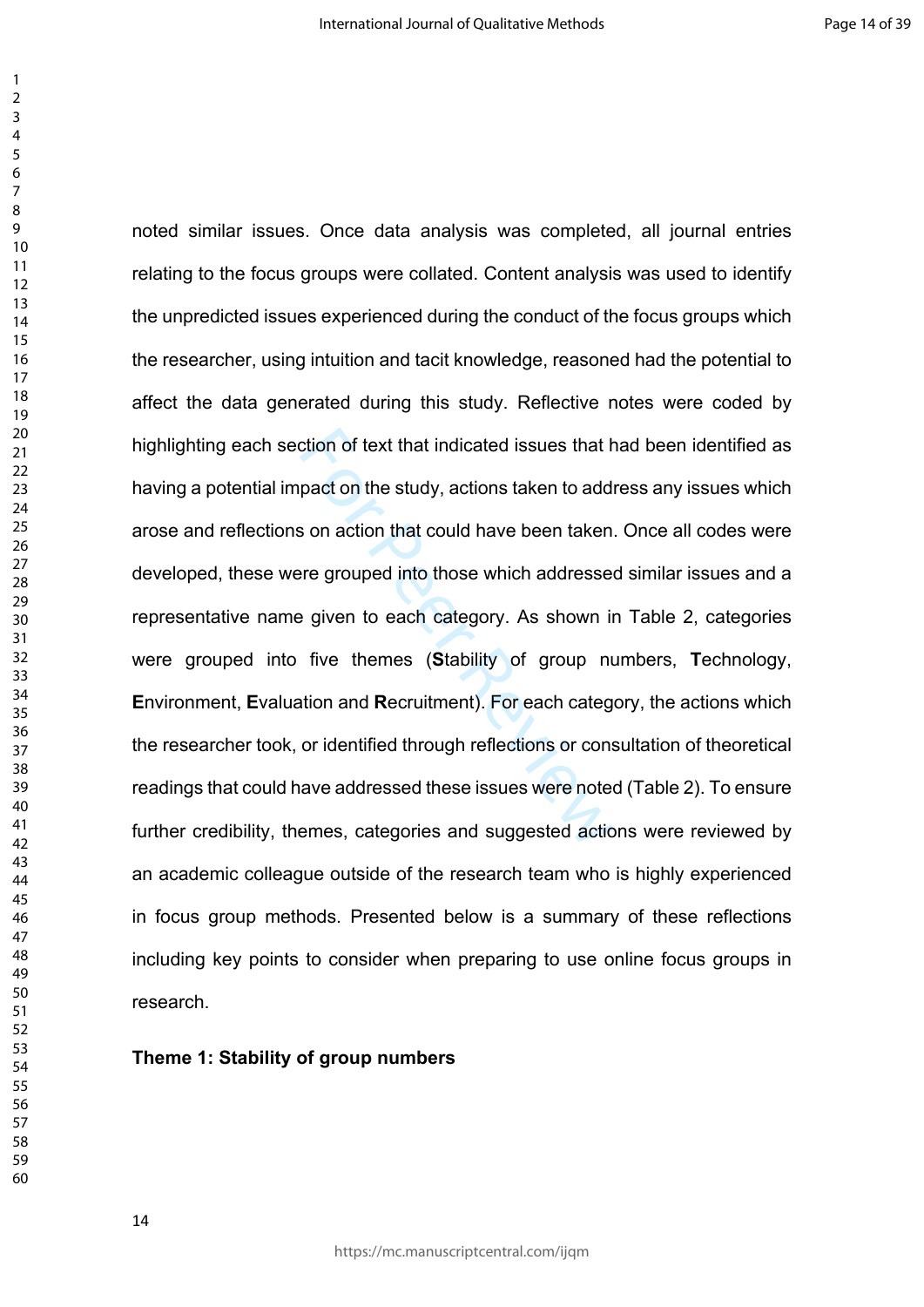ed by others that a participant who join:<br>sions commence should be reallocat<br>Grey, Bockting, & Rosser, 2014). Ho<br>this issue could change the data (Got<br>soned that the dynamic was more lik<br>to remove the participant. There wa Events which occurred during some focus groups impacted on the stability and consistency of participant numbers. In group R2, one participant joined after discussions began; having initially decided not to proceed with the group due to technical difficulties, the participant later established connection and joined the discussion twenty minutes in. As this situation could change the group dynamic, it has been suggested by others that a participant who joins online more than 10 minutes after discussions commence should be reallocated to a future group (Wilkerson, Lantaffi, Grey, Bockting, & Rosser, 2014). However, it is difficult to establish if and how this issue could change the data (Gothberg et al. 2013). At that time, it was reasoned that the dynamic was more likely to be affected by pausing discussions to remove the participant. There was also concern that this participant could be 'lost' should they not be able to join a future group. Although expulsion based on technical issues feels punitive, it clarified to us that the consequences of 'late arrival' should be clearly outlined to participants in prefocus group communications to avoid this situation occurring. We subsequently identified a software feature to lock a meeting at a point determined by the facilitator and so by communicating a time limit prior to the group can prevent any difficulties this situation could raise.

Similarly, one participant left focus group R1 early. The timing of this group had been underestimated at 60 minutes and so changes were made when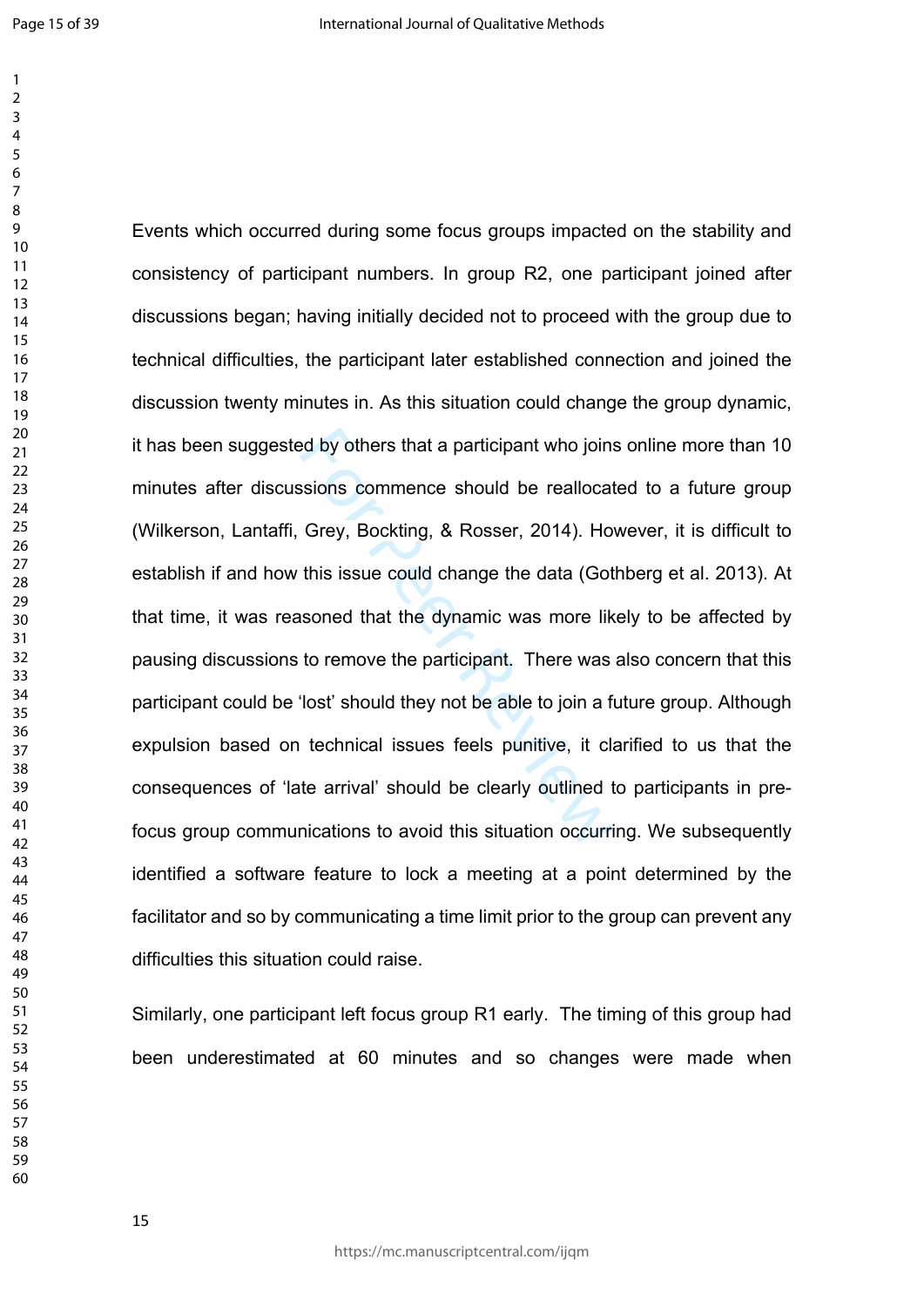res of the discussion and potentially lost<br>the din freeing up time to take part in suck<br>is chat rooms to enable ongoing corting and accommodate reflective think<br>an anonymous contribution that may<br>environment, all participa communicating the time expectation to future groups. Despite requesting a diary slot of 90 minutes, a participant left early in each of the two subsequent groups (Focus groups R2 and R3). Diary demands of professionals are understandable, but it may be that the nature of the internet makes leaving a group easier than in a face to face space. The result is reduced contribution from these participants during the latter stages of the discussion and potentially lost data. In recognition of the challenges faced in freeing up time to take part in such studies, others have set up asynchronous chat rooms to enable ongoing contributions post-focus group (Matthews et al. 2018); this strategy can overcome time limitations, the issue of early leavers and accommodate reflective thinkers. To facilitate the additional benefit of an anonymous contribution that may have been prohibited by the audio-visual environment, all participants were initially offered the option to provide further comment on any element of the discussion via follow up email. On realisation of the impact and likelihood of early leavers and the limitation of emails in allowing further interactive discussions, we subsequently set up an online chat room via Chatzy©. Others who adopted this strategy had minimal uptake (Matthews et al. 2018); similarly, we received no follow-up emails or contributions to the chatroom discussion. As Matthews et al. (2018) surmise, this could suggest that all discussion took place during the focus group with participants feeling they have no more to add or it could be reflective of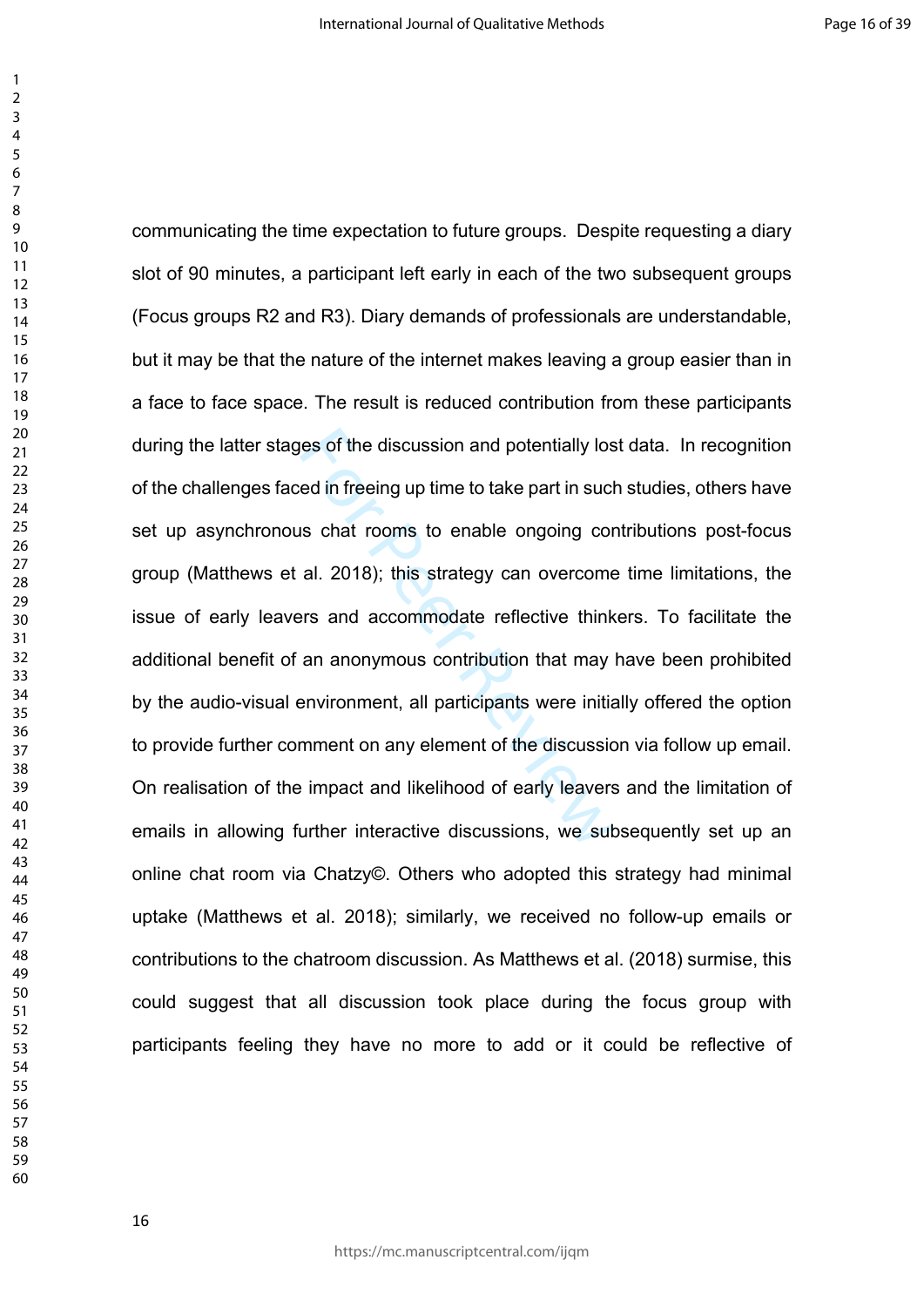$\mathbf{1}$ 

professionals' busy schedules and, therefore, limited time to offer further contributions. However, this strategy should be used cautiously; although offering opportunity for additional participant input, it should perhaps be considered separate to focus group data if not exposed to interactive dialogue if low numbers partake or no interaction between members is noted.

Exercise to face groups (Rupert et al. 2017;<br>the start and during the group (Kite<br>to the start and during the group (Kite<br>too was our experience; three participa<br>oup R4; and following the advice of ot<br>17; Tuttas 2015; Wilk Virtual groups have been shown to have higher cancellation, no-show, and attrition rates than face to face groups (Rupert et al. 2017; Matthews et al. 2018) with studies providing examples where online participants were more likely to withdraw, both prior to the start and during the group (Kite & Phongsavan, 2017; Tuttas, 2015). This too was our experience; three participants were confirmed to take part in focus group R4; and following the advice of others (Matthews et al. 2018; Strout et al. 2017; Tuttas 2015; Wilkerson et al. 2014), attempts were made to identify at least one further participant to allow for potential drop-out, however, due to limited availability of volunteers, this was not possible. One of these three participants failed to log into the discussion and was not able to contact the research team until hours later to advise of their change of circumstance. We made an 'on the spot' decision to continue with the discussion as opposed to cancelling or rearranging the group as we were unaware whether the third participant would join in in due course. The resulting discussion would be considered a dyadic interview as opposed to a focus group (Morgan, Ataie,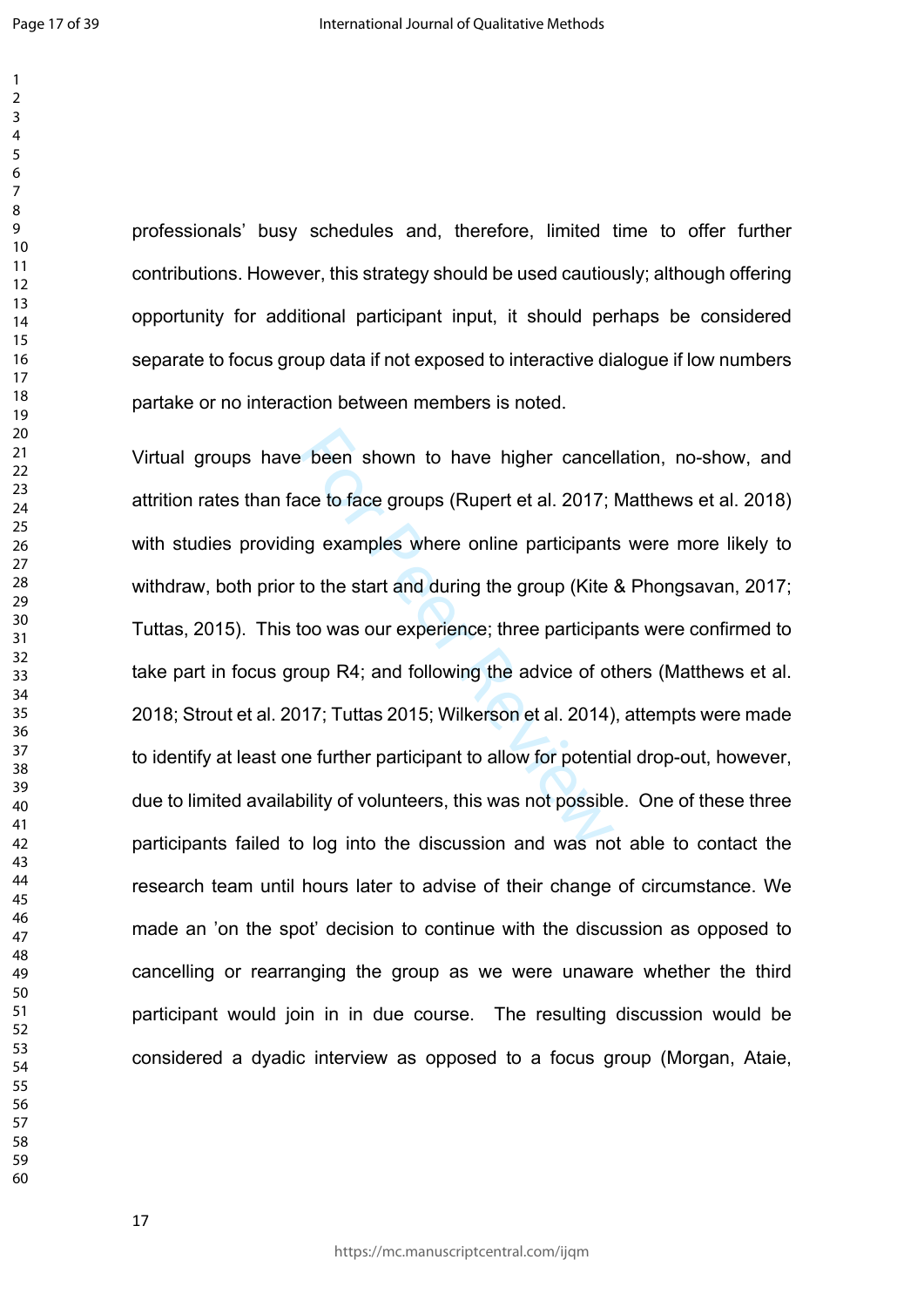ssue than if one person does not turn<br>019). The risks are alienation of those |<br>allenges of rescheduling future groups<br>drawal. However, the advantage of th<br>nvenient, it is surmised that reschedulin<br>ups. Although there are Carder, & Hoffman, 2013); this highlights the need to consider the minimum number required to form a focus group, the importance of adequate numbers to accommodate for at least one dropout and transparency in pre-focus group information on the action that will be taken should the minimum number not attend. If a focus group does not happen because not enough people turn up, this is more of an issue than if one person does not turn up for an individual interview (Morgan, 2019). The risks are alienation of those participants who were available and the challenges of rescheduling future groups, both of which could result in further withdrawal. However, the advantage of the online environment is that although inconvenient, it is surmised that rescheduling is logistically easier than face to face groups. Although there are notable differences between dyadic interviews and focus groups, there are also similarities (Morgan, 2019). Our motivation for using focus groups to meet the objectives of this study was to allow interaction that would facilitate sharing and comparisons based on potentially differing experiences from a range of contexts. This dyadic interview enabled us to achieve this and possibly obtaining greater depth of dialogue from these two participants during a discussion as it lasted longer than two groups with four members. Based on this, the decision was taken that should this situation arise again, a discussion with two participants could proceed as the advantages for retaining participants and the resulting data would not compromise the study. This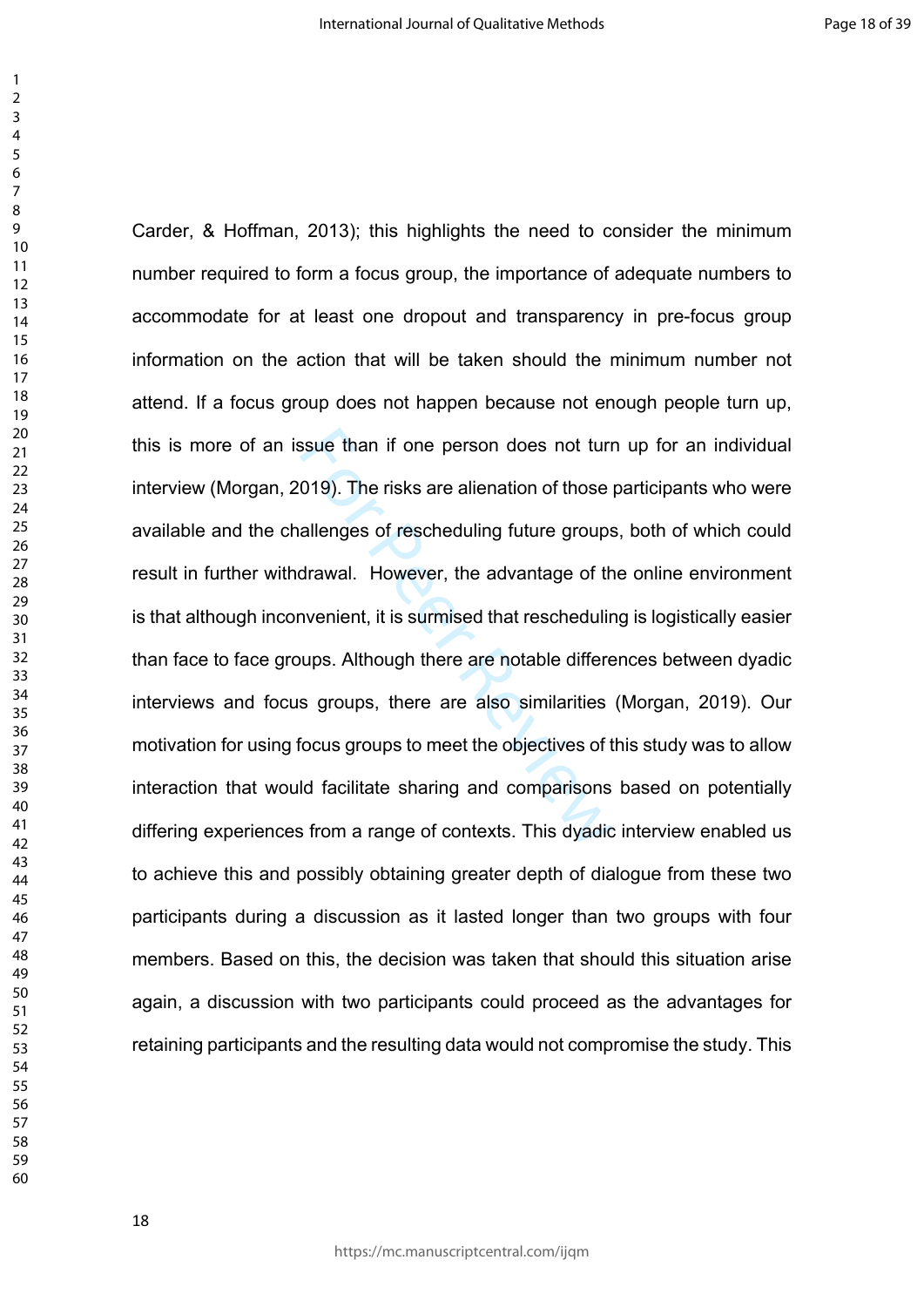dyadic interviews and focus groups<br>of interactions to inform reasoning (M<br>and small group sizes easier to ma<br>Even with low numbers we were requi<br>pup from 60 minutes to 90 minutes; sm<br>g and had larger numbers been preser<br>t decision also helped us to overcome the challenges we faced in convening small numbers of frontline practitioners and so prevented us from losing potential data. Focus group P2 therefore proceeded as a dyad when only two participants could be convened together. This however will not be an appropriate course of action for all studies, dependent on their nature. Researchers should be clear on the differences between dyadic interviews and focus groups and the influence of these different types of interactions to inform reasoning (Morgan et al., 2013). Like others, we found small group sizes easier to manage online (Kite & Phongsavan, 2017). Even with low numbers we were required to extend the time allocated to each group from 60 minutes to 90 minutes; small groups allowed for courteous turn talking and had larger numbers been present, we believe in-depth discussion would not have been possible in the time available to cover the focus group schedule. Features of audio-visual software such as a hand raising facility can be used in larger groups to facilitate turn taking, however we found we did not need to avail of this tool and so are unable to offer insight into if and how it potentially could facilitate or hinder interactions. Although more groups increased transcription time and costs, like Kite & Phongsavan (2017), we advocate for planning more online focus groups with fewer participants than when conducting face-to-face groups. The flexibility of the virtual nature of our focus groups

allowed for this. Although smaller numbers were appropriate in this context,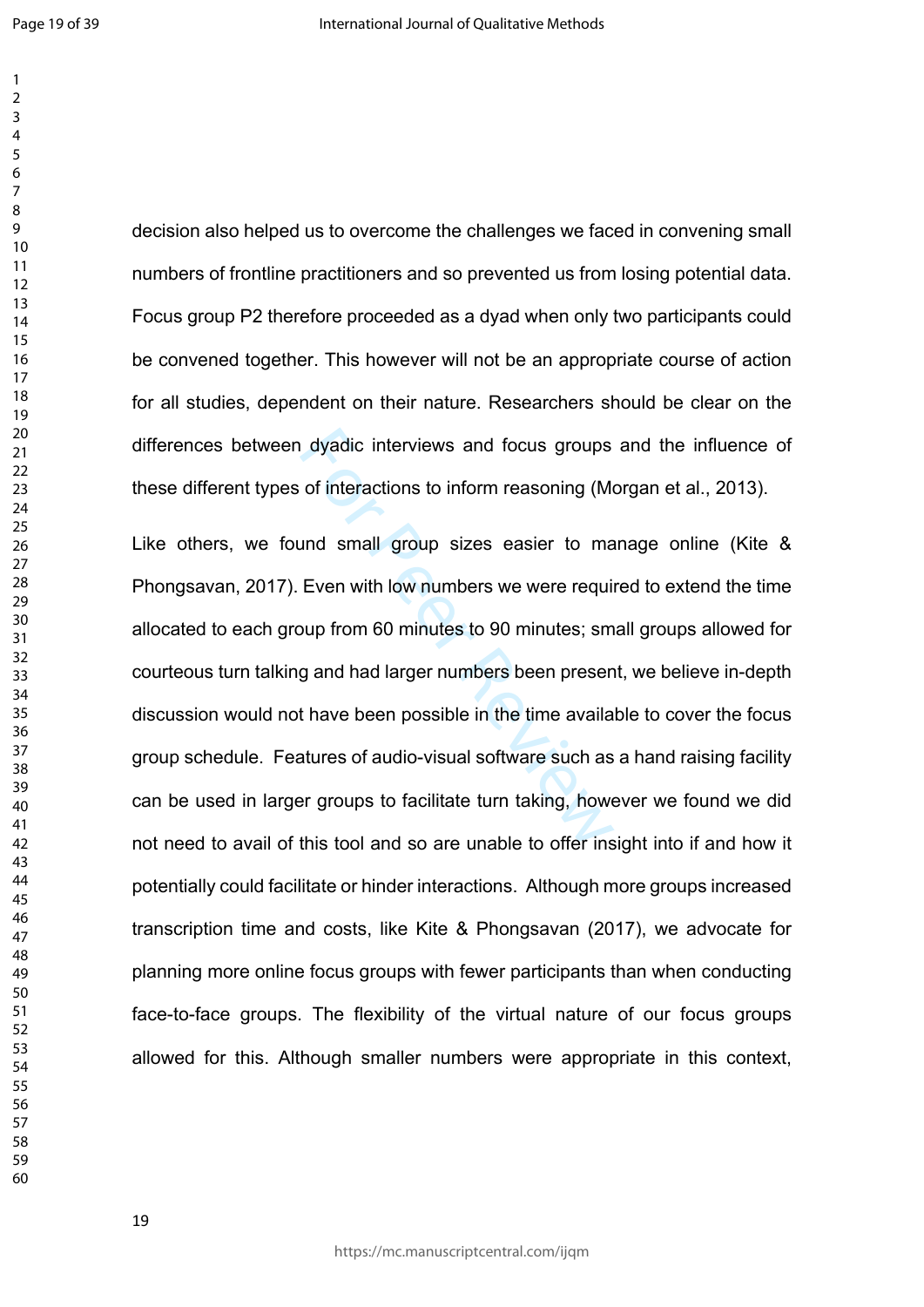others may find it inhibitive (Matthews et al., 2018) depending on the nature of their study.

### **Theme 2: Technology**

n participants clearly indicated that<br>and internet connection was required<br>is (one in focus group R3 and one in for<br>th no camera. The decision was taken<br>ther from already small groups. Both p<br>her group members but were not We took the decision to use online meeting software using audio-visual technology to closely mirror a face to face environment. Pre-focus group communication with participants clearly indicated that hardware with a microphone, camera and internet connection was required to take part. Despite this, two participants (one in focus group R3 and one in focus group P1) joined using a computer with no camera. The decision was taken to continue so as not to lose a group member from already small groups. Both participants could see the facilitator and other group members but were not visible to others; lack of a camera did not appear to have any negative influence on interactions as both were engaged with the discussion and engaged by others. However, depending on the participants, this could affect the dynamics within a group and prevents observation of non-verbal communications so is a further factor to consider in study design and assertions in pre-focus group communication. Researchers who feel such inconsistency could negatively impact group interactions could include a clear statement on consent forms for participants to confirm their access to the necessary equipment and understanding that they cannot take part in the group should they not have the correct technology to engage both audio and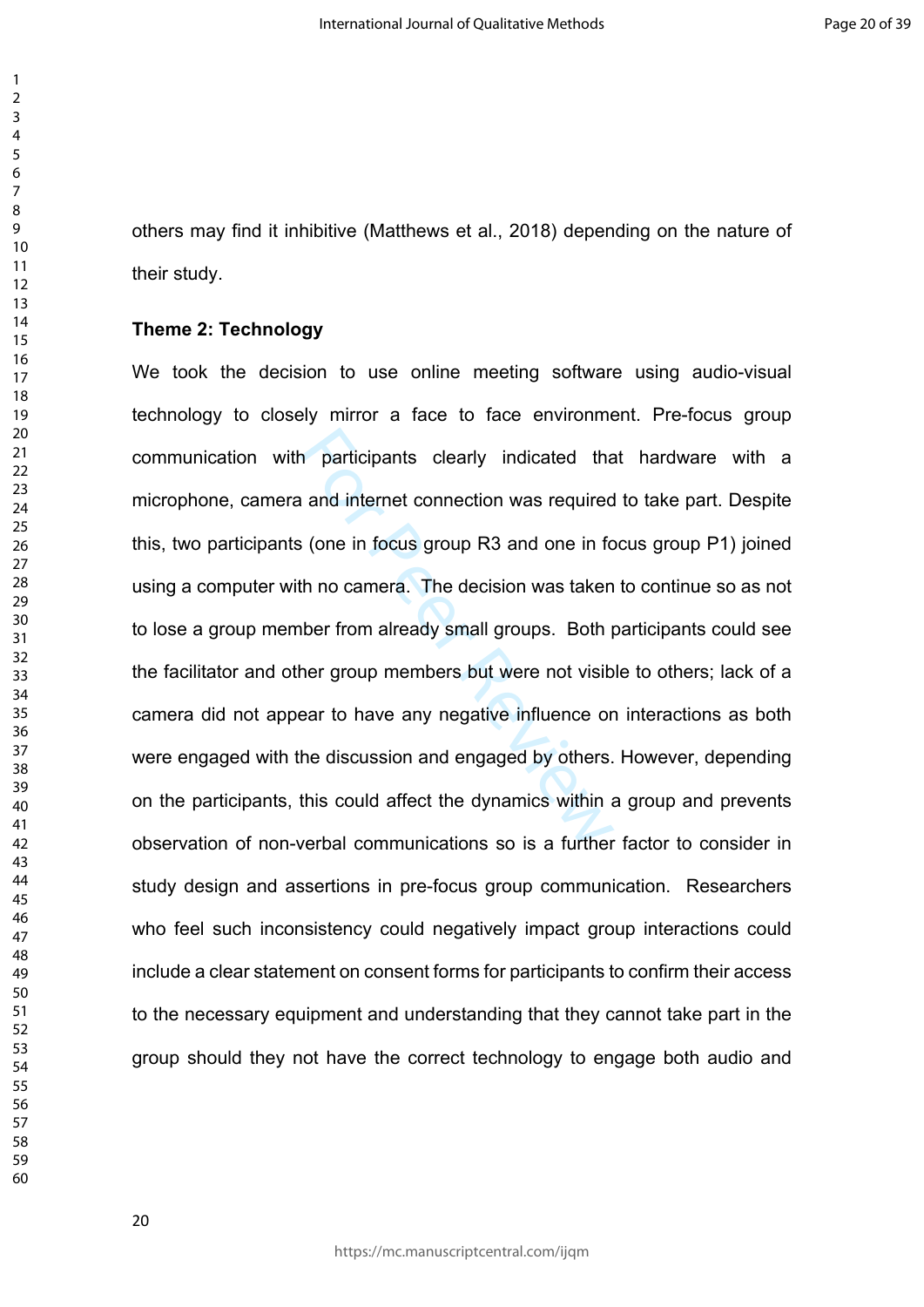$\mathbf{1}$ 

(Gothberg et al. 2013). In Chong et al<br>, for example, there was one partic<br>oup. Other research teams have secure<br>facilitator and participants' venues to re<br>al. 2018; Chong et al. 2015). Resource<br>to offer such support, howe visually. Equally, decisions should be made to account for those with cameras but who perhaps experience technical issues during discussions that cause interruption to visual communication, as can happen with varying internet connections. This leads to our second potential challenge which stems from the likelihood that unforeseen technical interferences can occur in the conduct of online focus groups (Gothberg et al. 2013). In Chong et al.'s study (2015) using webinar technology, for example, there was one participant with technical difficulties in each group. Other research teams have secured IT personnel to be available at both the facilitator and participants' venues to rectify any issues which might arise (Flynn et al. 2018; Chong et al. 2015). Resource limitations prevented us from being able to offer such support, however we experienced minimal technical issues which prevented participation. This could be attributed to our selection of software which we had established as requiring low levels of competency. We considered participants' self-efficacy in using the software an important factor as it could potentially impact on the quality of data collected (Flynn et al. 2018; Abrams et al. 2015). A further consideration is the infancy of this technology; although participants may have previous experience of participating in focus groups, doing so online may be a new experience and so may take time initially to familiarise with the process of interacting in this environment. This encouraged us to offer test calls to ensure participants felt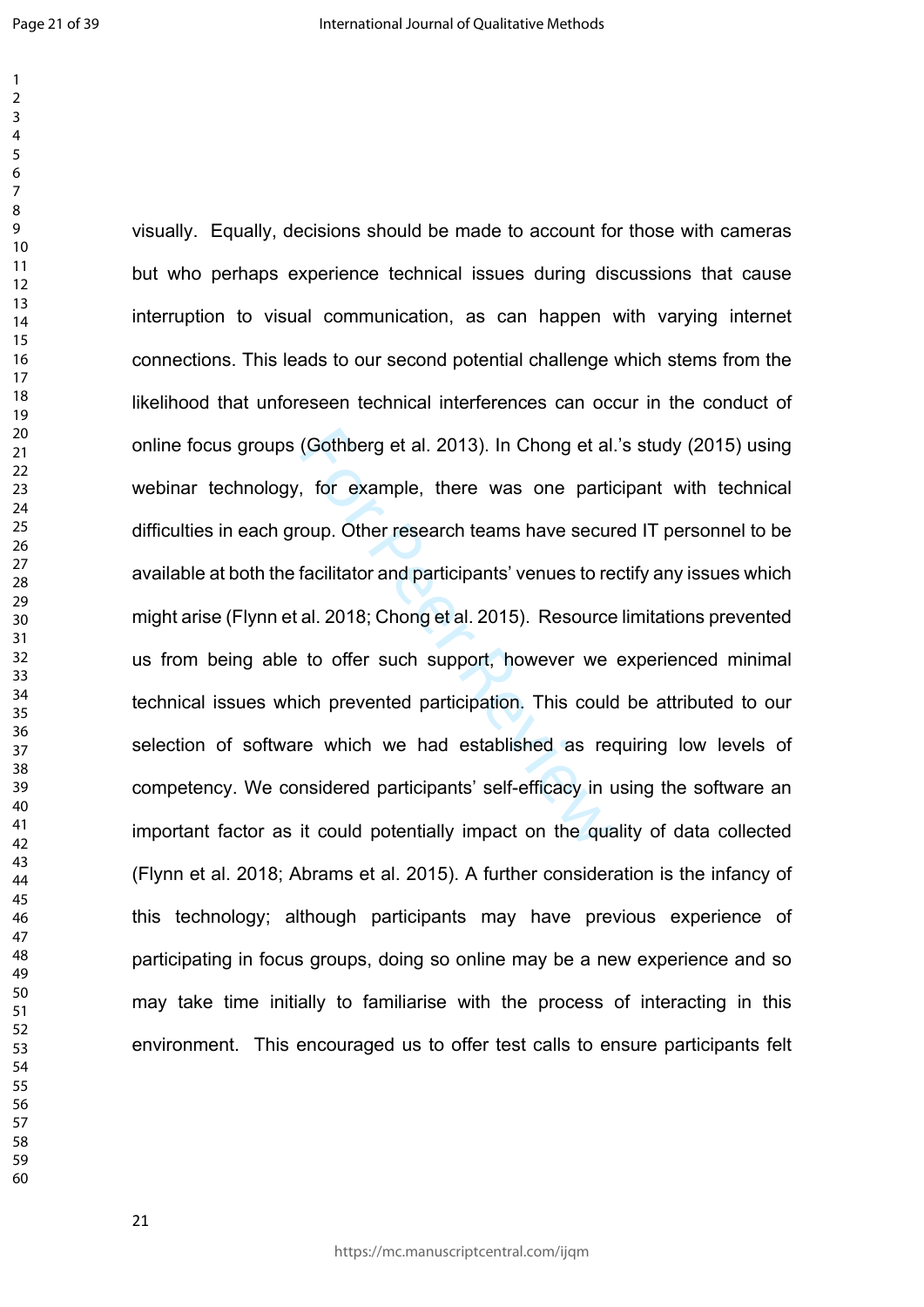> bups; this developed self-efficacy in us<br>on and in supporting other users to trou<br>ity to join the group from the environ<br>is later, may have been a factor whic<br>As some took part from their home et<br>their participation to an confident and comfortable in using the technology prior to the focus group. Test calls were taken up by three participants; we found this had the additional benefit of enabling the researcher to introduce themselves to the participant and begin to develop a rapport. Equally, the facilitator took multiple opportunities to use this platform in other areas of their work both as a host and as a meeting attendee prior to the focus groups; this developed self-efficacy in using software features to optimise interaction and in supporting other users to troubleshoot. Participants also had the flexibility to join the group from the environment of their choice, which, as we discuss later, may have been a factor which contributed to their ability to participate. As some took part from their home environment, removing choice by restricting their participation to an environment where IT support was available could have contributed to non-participation.

# **Theme 3: Environment from which participants take part**

Unlike face to face groups, researchers have limited control of the participant's environment as it is self-selected (Chong et al., 2015). Carrying out focus groups online can, therefore, result in issues which the researcher cannot mitigate against. Examples include distractions caused by disruption by colleagues entering the room or use of the internet such as checking emails (Chong et al., 2015). We experienced similar issues during this study; participants in all academic researcher focus groups (R1, R2, R3, R4, R5) took part in the focus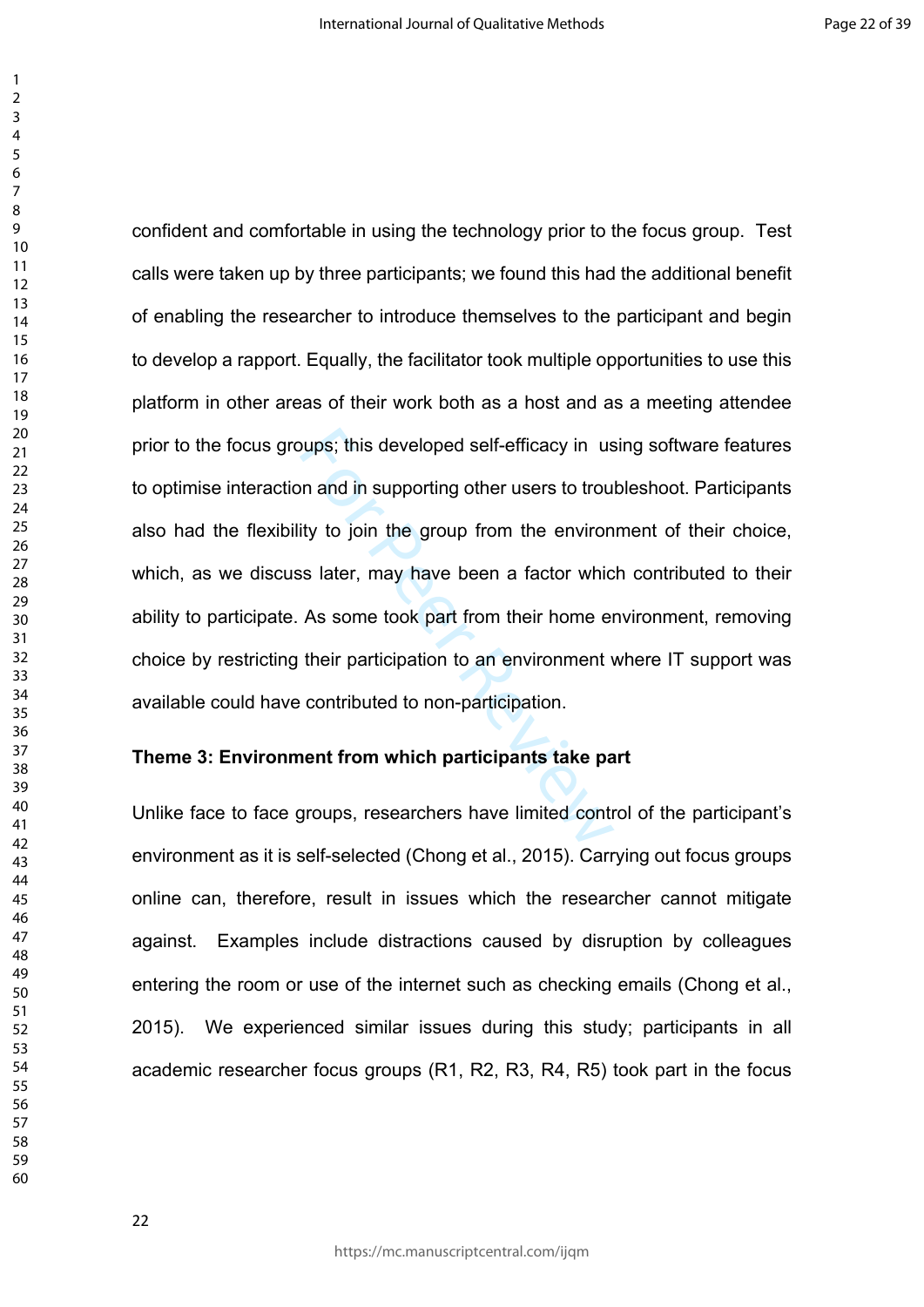$\mathbf{1}$ 

sappearing from the screen to attend<br>Il privacy considerations that are unique<br>traditional face to face spaces (Chong<br>e, others entering a room can create r<br>recording. One participant overcame<br>terference from background no groups from their desk, either at home or in the workplace. Although creating a comfortable environment for participants (Flynn et al., 2018), some were observed distracted by activities on their desk, computer and mobile phone whilst other members of the focus group were speaking. There were examples of participants being interrupted by colleagues or family members entering the room and on occasion, disappearing from the screen to attend to these discussions. This raises additional privacy considerations that are unique to an internet-based study as opposed to traditional face to face spaces (Chong et al., 2015). From a practical perspective, others entering a room can create noise distractions and interfere with audio recording. One participant overcame this by muting their sound to prevent interference from background noise. Other researchers have suggested actively encouraging participants to mute when not speaking (Kite & Phongsavan, 2017; Tuttas, 2015). In the main, we found that this was not necessary and potentially could have resulted in disjointed discussions. Participants could be encouraged to wear a headset with a microphone (Kite & Phongsavan, 2017), however, this equipment may not be available. One participant in focus group R4 wore headphones without a microphone; although this maintained privacy for others in the group should anyone have entered the room, it prevented the headphone wearer from being aware of a background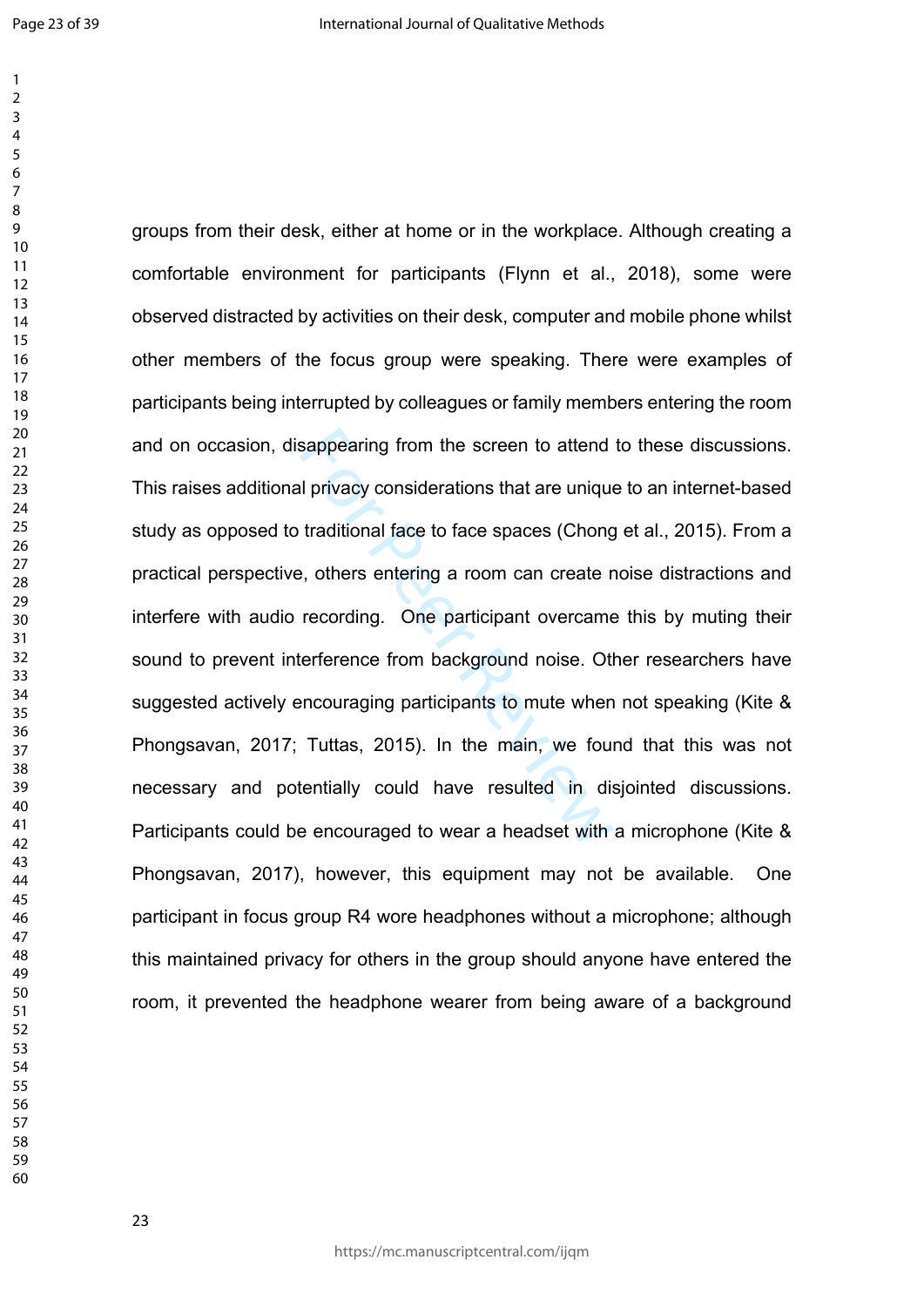conversation that was picked up by the computer microphone and which distorted the recording.

other members of the group. In instand<br>ome evident until later in the discussio<br>articipants did not express concern to<br>which this occurred, possibly due to<br>the nature of the participants involved<br>the group, particularly if From an ethical perspective, the environment raises issues around both anonymity and confidentiality. We asked participants to confirm they were able to take part where they could ensure confidentiality would be respected for both themselves and the other members of the group. In instances where this did not occur, it did not become evident until later in the discussions when interruptions were made. Other participants did not express concern to the facilitator during the focus groups in which this occurred, possibly due to the lack of sensitive discussions. Given the nature of the participants involved and the environment from which they join the group, particularly if within working hours, interruptions such as these may be unavoidable. However, these situations have the potential to breach confidentiality. As with focus groups carried out in face to face spaces, it is only the researcher who can guarantee that confidentiality will be respected and cannot guarantee the actions of other focus group members. Online spaces, however, allow for others outside of the focus group membership to be in the vicinity of the discussions without the researchers' or other focus group members' knowledge. This is a situation for which researchers should consider a clear plan of action to mitigate. Although the need for a confidential space was reinforced in the Participant Information Sheet (PIS), this may need to be restated on the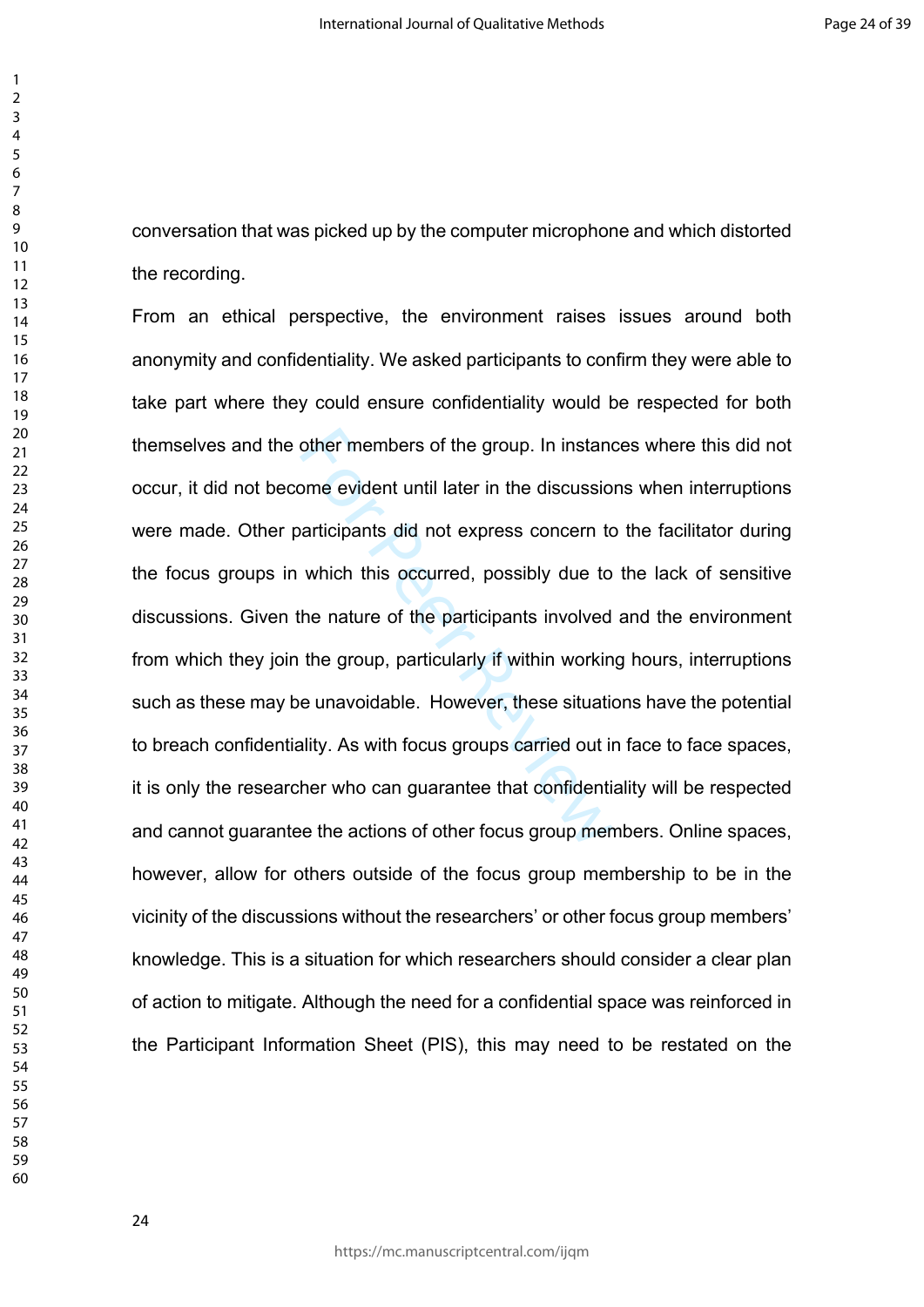informed consent form and when setting the ground rules at the beginning of the focus groups. Also, practical elements may need to be explicitly addressed in any communications with participants as these may not be issues they have considered prior to taking part. Facilitators must be clear on what action they will take should participants indicate that they are not in a suitable environment at the beginning of the focus group. Consideration should be given to the impact on group numbers should withdrawal be forced at this stage and how to deal with withdrawal mid-group should it become evident during discussions that confidentiality has been compromised.

### **Theme 4: Evaluation**

State of the given the given the given the given the given the state<br>that with drawal be forced at this stage<br>the should it become evident during<br>the compromised.<br>The computed compares an evaluative element into ont on our Use of the internet to conduct audio-visual focus groups has been evaluated from the participants' perspective (Matthews et al. 2018), but little is published in this regard. We did not incorporate an evaluative element into our study protocol and, therefore, were reliant on our own reflexivity to appraise this process. Use of a reflective journal throughout helped us to adopt an iterative approach by controlling for the unpredicted issues in subsequent groups. What remains unknown is the experience of the participant as a member of our internet-based focus groups or what the outcome of the study would have been had it been feasible to convene these same participants in a face to face group. Considering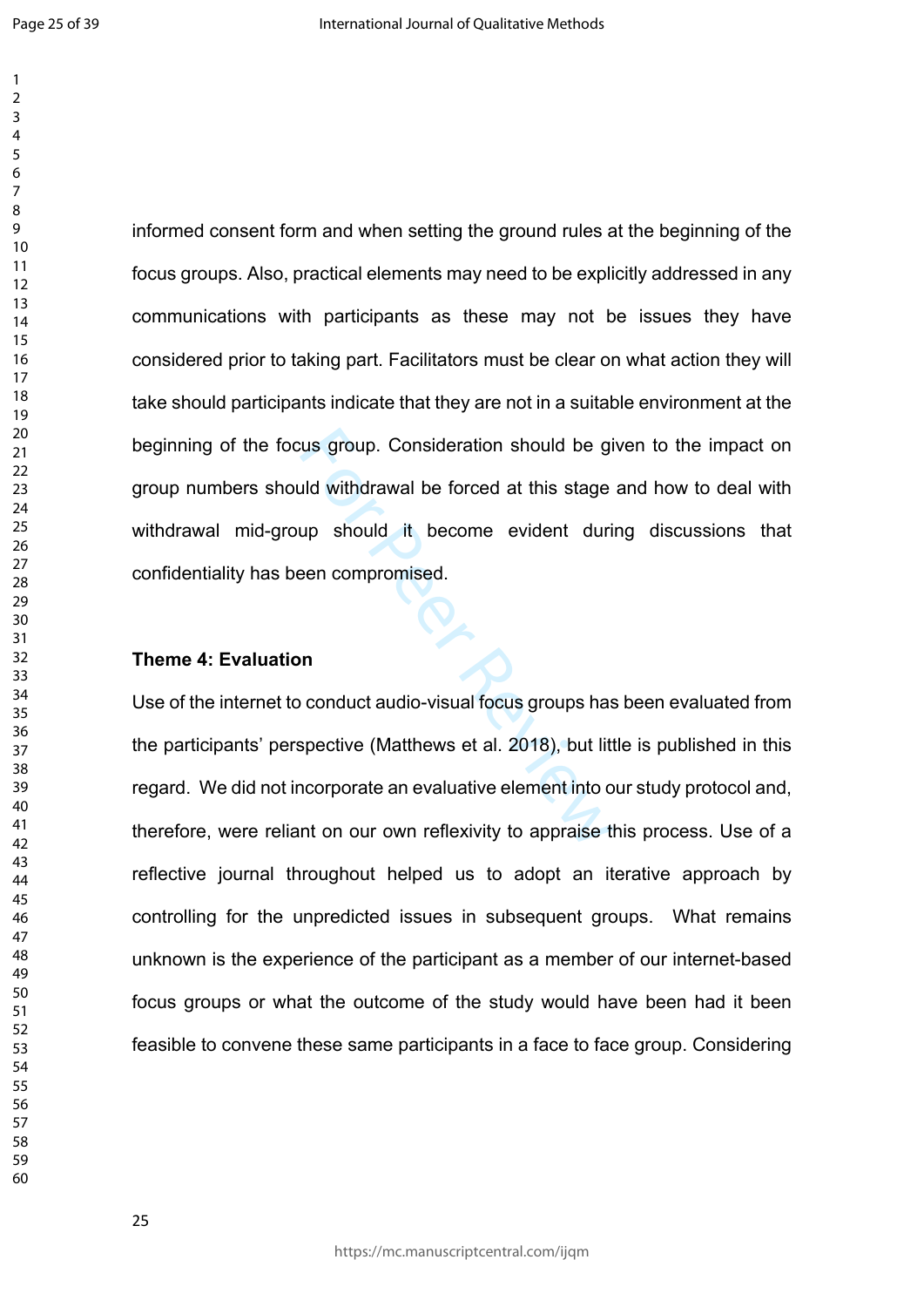the very limited evidence base and sparse reporting relating to this novel method (Morgan, 2019) others planning to carry out internet-based focus groups using audio-visual software should consider building an evaluative component into the study design to share with others and strengthen the design of future studies. In addition, offering participants the option to take part in an online or face to face group provides opportunity to compare the depth and breadth of interactions between the two formats within one study (Kite & Phongsavan, 2017).

### **Theme 5: Recruitment**

ortunity to compare the depth and br<br>
mats within one study (Kite & Phongsa<br>
ent<br>
ent<br>
ent<br>
passe, no potential participant cor<br>
ake part because they did not have acc<br>
vate environment. We recognise, h<br>
ble participation During the recruitment phase, no potential participant contacted us to indicate that they could not take part because they did not have access to the necessary equipment or a private environment. We recognise, however, that specific requirements to enable participation in an online meeting may have negatively impinged on recruitment. Recruiting from two different professional groups, academic researchers and healthcare practitioners, gave us the opportunity to reflect on factors that may have caused a difference in the ease by which we were able to recruit from one group over the other. Data collection for academic researchers was completed well in advance of their practitioner counterparts; academic participants took part from their desks during the working day in an office environment or had the opportunity to work from home. Anecdotally they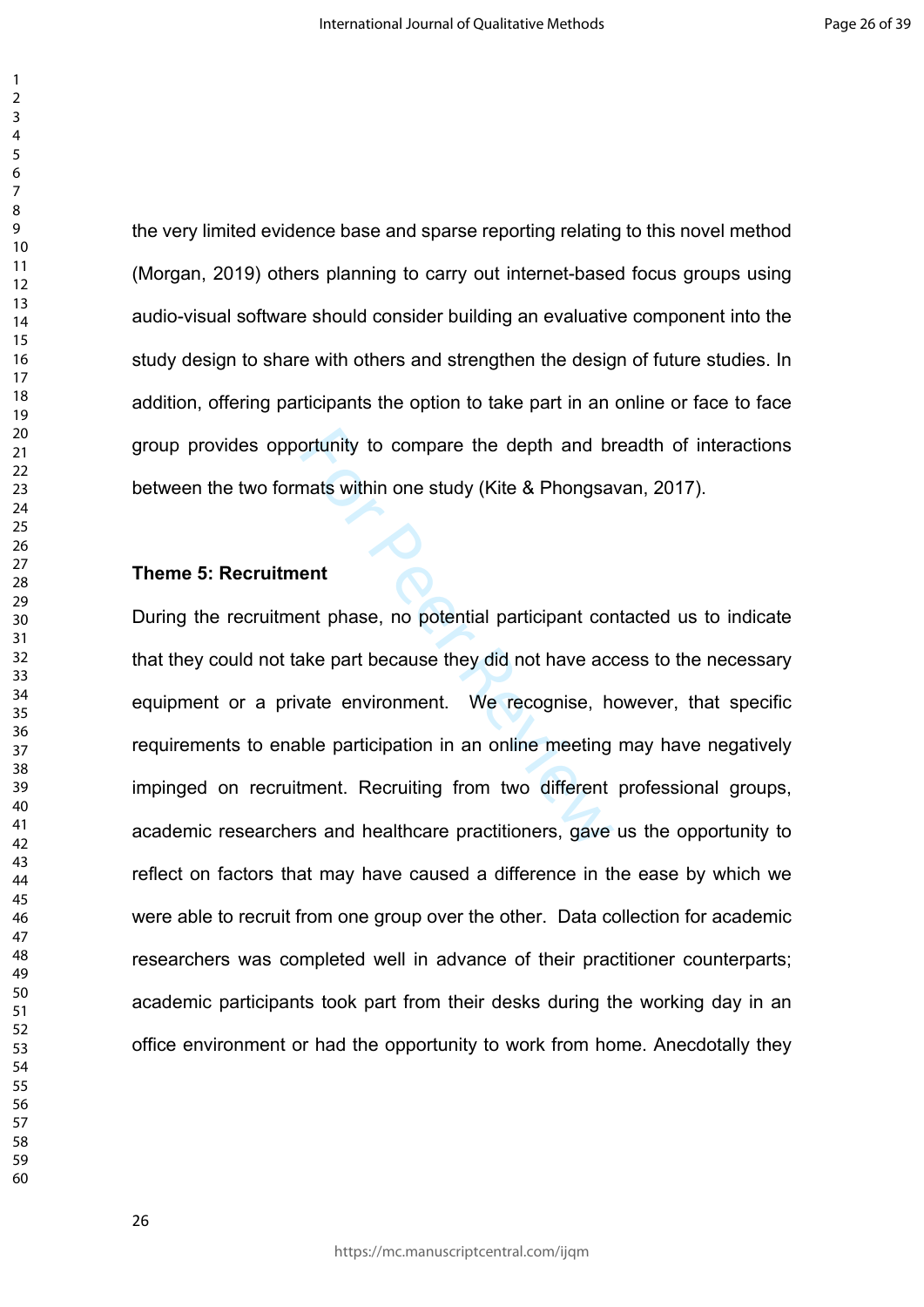$\mathbf{1}$ 

challenges of practitioner recruitment<br>2013) and had reasoned that the fle<br>enhance the recruitment process. Acc<br>as rated highly in evaluation of one online-based focus groups were preferred<br>s as an alternative tool to invo told us that they had extensive experience of online meetings and student tutorials using audio-visual technology and the majority had used the Zoom© software package previously. Conversely, healthcare professionals work shifts, have busy clinical workloads and may be restricted by lack of access to the required equipment in a confidential space during their working day. We acknowledged the challenges of practitioner recruitment when designing our study (Hysong et al. 2013) and had reasoned that the flexibility of an internetbased option could enhance the recruitment process. Accessibility to fit in with working schedule was rated highly in evaluation of one online study (Matthews et al. 2018). Telephone-based focus groups were preferred over face to face by 59.4% of participants as an alternative tool to involve health professionals who might otherwise be inaccessible (Ross, Stroud, Rose, and Jorgense et al. 2006). In 2018, when our recruitment took place, 95% of adults aged 25 to 54 years owned a smartphone (Statista, 2018), which offers a personal device that should support participation, both audio and visual. This, however, relied on willingness of practitioner participants to take part outside of working hours if time or a private environment within which to use personal smart phone technology was not feasible during the working day. What is unknown to us, is the impact that factors such as the need for a confidential environment, restricted access to the necessary hardware and self-efficacy in using such technology had on ability or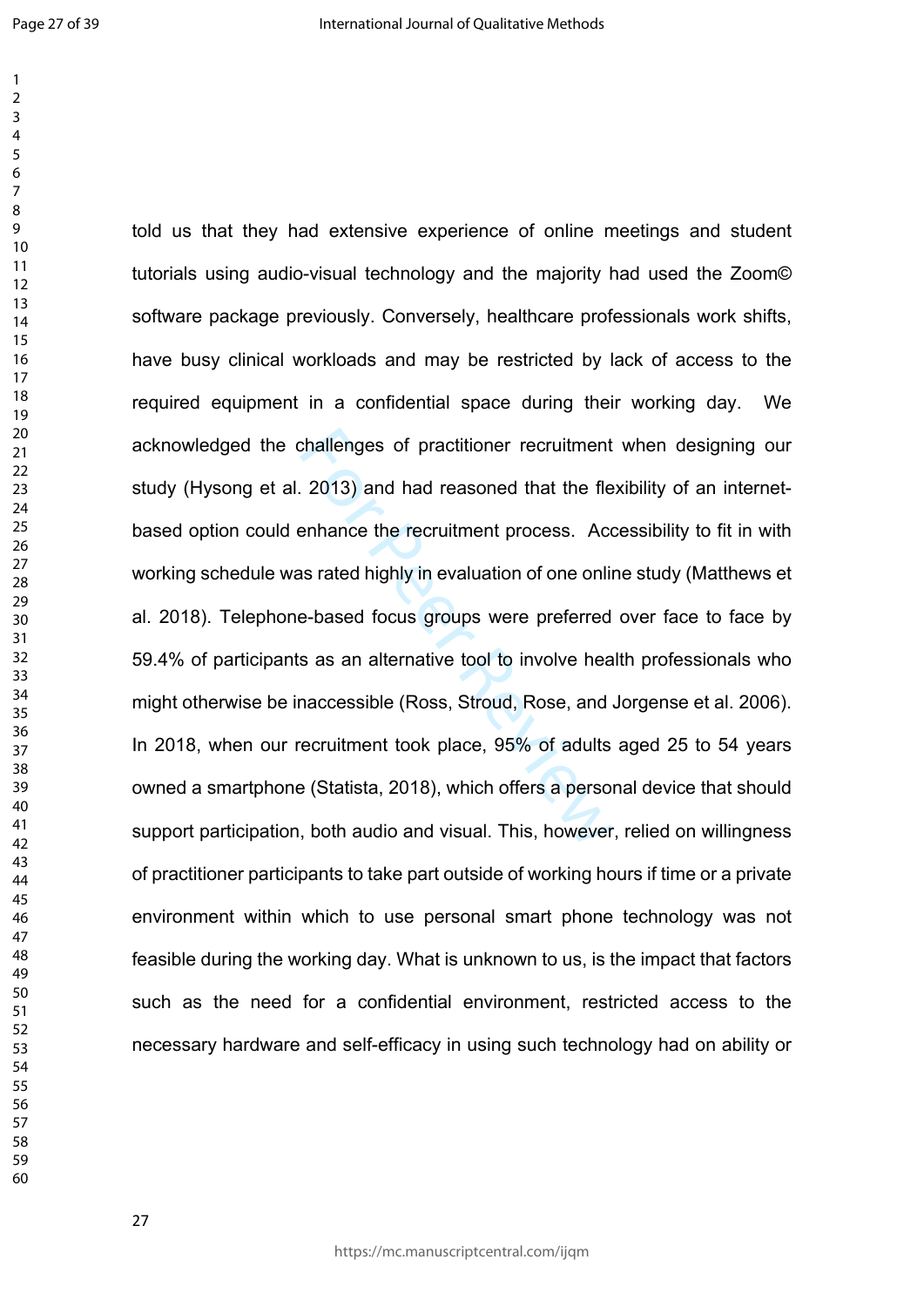> Fying the need for and offering training s<br>
> uch as a tablet or smartphone does no<br>
> v we proposed. Although an option we<br>
> ey to ask potential participants if they<br>
> articipate, funding limitations would ha<br>
> in my resource ne willingness to participate. Offering an alternative method of participation, so as not to alienate those who without the equipment, perceived skills or confidence to participate could be considered to prevent sampling bias within a study. Researchers also need to be able to teach participants how to use these tools (Wilkerson et al. 2014); we offered test calls but perhaps could have been more forthcoming in identifying the need for and offering training support, as ownership of a mobile device such as a tablet or smartphone does not mean confidence in using the technology we proposed. Although an option would have been to use our recruitment survey to ask potential participants if they required any support to enable them to participate, funding limitations would have prevented us from being able to meet any resource need indicated, such as provision of a tablet or on-site technical support.

### **Table 2:** Summary of issues and potential actions

| <b>Themes</b>                                     | <b>Actions for consideration</b>                                  |  |
|---------------------------------------------------|-------------------------------------------------------------------|--|
| 1. Stability of group numbers                     |                                                                   |  |
| a) Late arrival of participants                   |                                                                   |  |
| Potential impact:                                 | analyse any potential impact of late arrivals in relation to<br>٠ |  |
| changes to group interactions                     | the study topic and participant characteristics                   |  |
| richness of data collected when<br>$\blacksquare$ | assess appropriateness and necessity of software<br>٠             |  |
| group membership changes                          | features such as locking a meeting to prevent late arrivals       |  |
| participant retention in the study if<br>٠        | or disruptions                                                    |  |
| late arrival results in group                     | devise a strategy to manage late arrivals                         |  |
| expulsion                                         |                                                                   |  |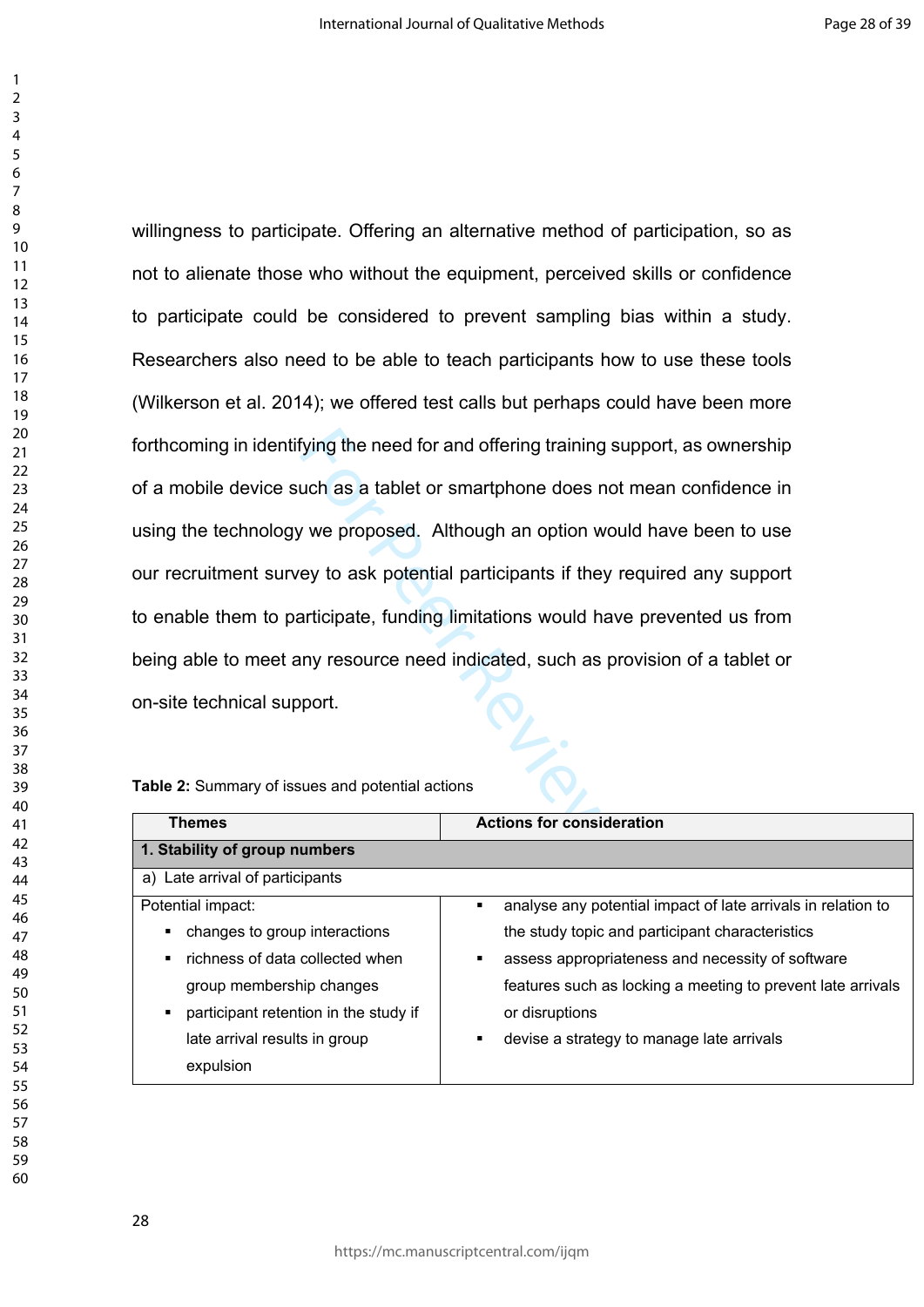| feasibility of group if minimum                    | manage participant expectation by communicating late             |
|----------------------------------------------------|------------------------------------------------------------------|
| participant numbers not achieved                   | arrival management strategy prior to focus group                 |
| b) Early leavers                                   |                                                                  |
| Potential impact on:                               |                                                                  |
| changes to group interactions<br>п                 | adequate time allocated to focus group                           |
| richness of data collected when                    | clear communication to participants on minimum expected          |
| group membership changes                           | time commitment                                                  |
|                                                    | additional data collection methods to extend focus group (e.g.   |
|                                                    | asynchronous chat room)                                          |
| c) Unexpected 'no-shows' and/or late cancellations |                                                                  |
| Potential impact:                                  |                                                                  |
| alienation of those in attendance if               | direction via pre-focus group communication to manage            |
| group must be rescheduled due to                   | expectations should this situation arise                         |
| inadequate numbers                                 | identify strategies to prevent 'no-shows' such as reminders<br>٠ |
| challenges of rescheduling<br>٠                    | establish minimum participant requirements with over-            |
| potentiality leading to lost                       | recruitment to allow for no shows or drop outs                   |
| participants                                       |                                                                  |
| 2. Technology                                      |                                                                  |
| a) Participants joining with audio only            |                                                                  |
| Potential impact:                                  |                                                                  |
| lost participant if decision taken to<br>٠         | add statement to informed consent form and/or recruitment        |
| discontinue participant when no                    | questionnaire to establish equipment available to                |
| video available                                    | participants                                                     |
| potential changes to group                         | maintain consistency by allocating participants to specific      |
| interactions and richness of data                  | focus groups based on technology available to them               |
| unable to observe non-verbal                       |                                                                  |
| communications                                     |                                                                  |
| b) Technical support for participants              |                                                                  |
| Potential impact:                                  |                                                                  |
| effect on recruitment if environment<br>٠          | pilot testing to identify potential technical issues             |
|                                                    |                                                                  |
| in which participant joins focus                   | develop ability to trouble shoot by acquiring self-efficacy in   |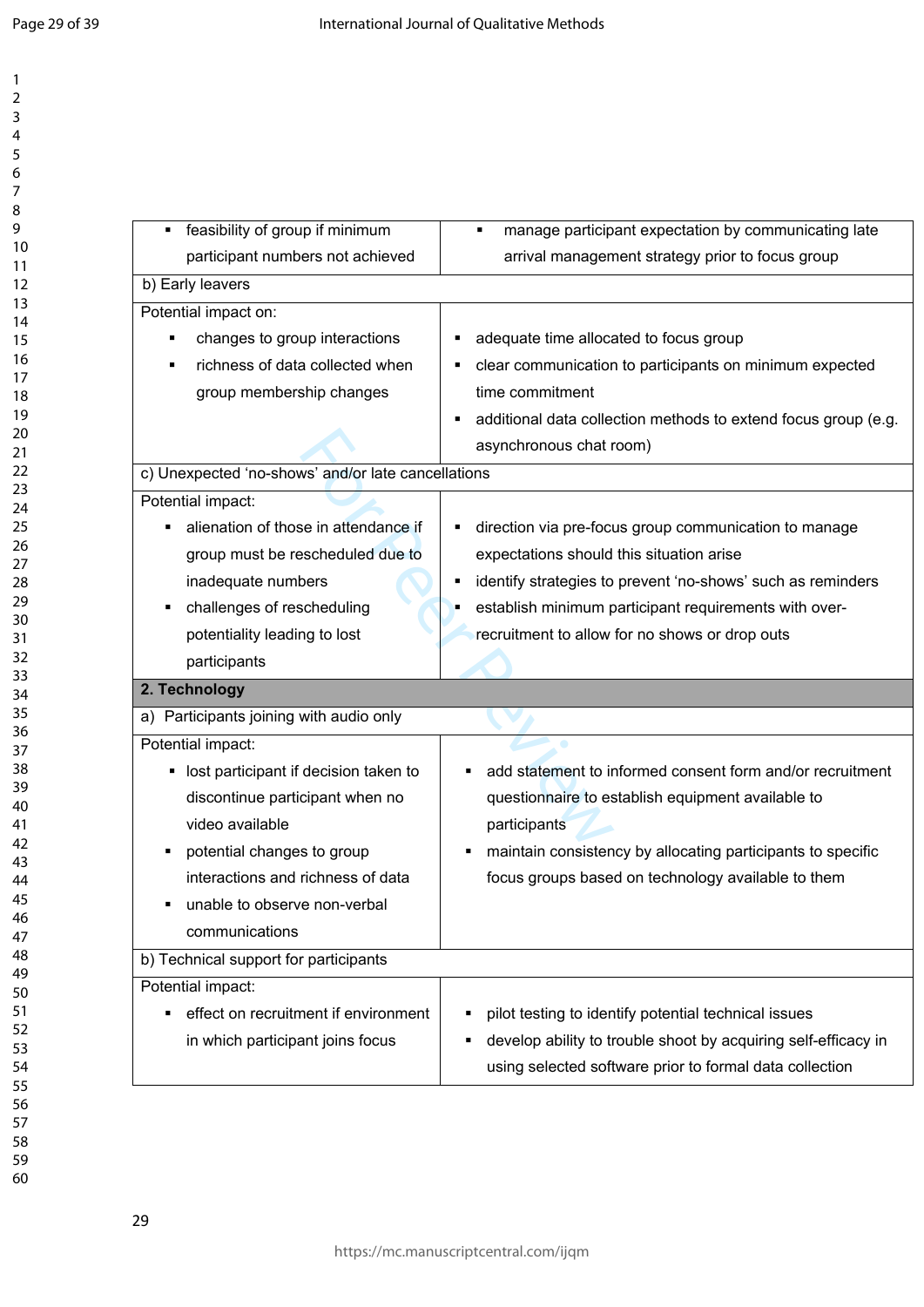| group is limited to where technical                  | availability of more than one researcher during focus groups<br>٠ |
|------------------------------------------------------|-------------------------------------------------------------------|
|                                                      |                                                                   |
| support can be provided                              | (one facilitator, one trouble shooter)                            |
| participant's ability and/or                         | offer test calls for those who are inexperienced or lack<br>٠     |
| willingness to take part if they                     | confidence using the selected technology                          |
| perceive themselves to have low                      |                                                                   |
| self-efficacy with equipment                         |                                                                   |
| researcher's familiarity with                        |                                                                   |
| software and ability to trouble shoot                |                                                                   |
| c) Optimising use of software features               |                                                                   |
| Potential impact:                                    |                                                                   |
| optimise interactions amongst                        | ensure familiarity with all software features that can            |
| participants                                         | enhance interaction such as screen displays, raise hand,          |
| enhance participant experience                       | accessibility features                                            |
|                                                      | pilot testing                                                     |
|                                                      | take part in a group as a member to experience                    |
|                                                      | participation and reflect on areas for consideration for          |
|                                                      | study participants                                                |
|                                                      |                                                                   |
| 3. Environment from which participants take part     |                                                                   |
| a) Distractions within the participant's environment |                                                                   |
| Potential impact:                                    |                                                                   |
| can disrupt group dynamics and                       | alert participants to specific unacceptable distractions via      |
| hence data collected                                 | ground rules e.g. avoid use of mobile phones and checking         |
| distractions caused to group                         | emails                                                            |
| members on hearing others speak                      | request participants use mute function on microphone              |
| in the background                                    | should background noise occur within their environment            |
| quality of audio recording<br>٠                      |                                                                   |
| b) Contravening ethical processes                    |                                                                   |
| Potential impact:                                    |                                                                   |
| participant taking part from a space                 | devise strategy for addressing a situation when it becomes        |
| which threatens anonymity and/or                     | evident that participant is in an environment which               |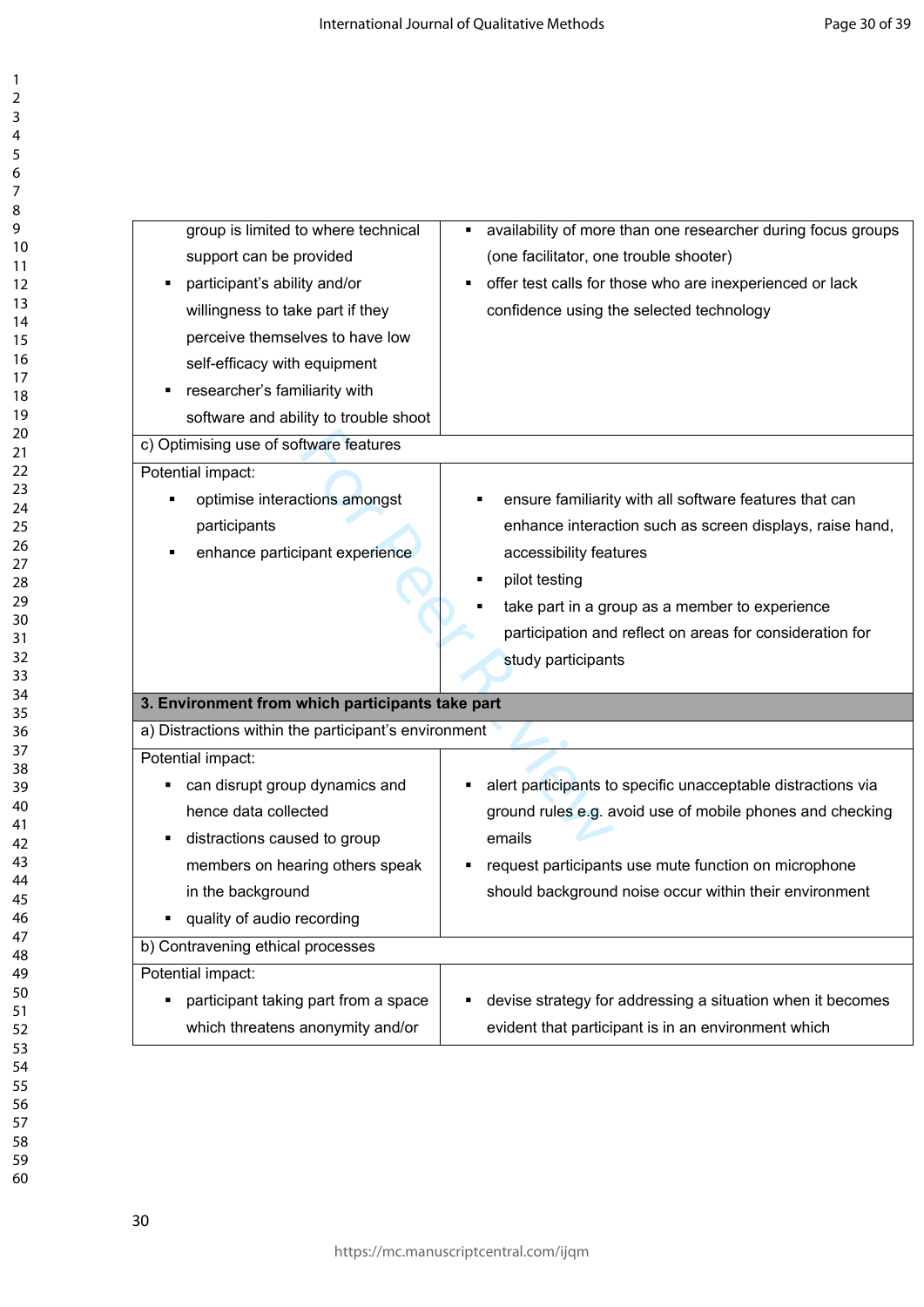| confidentiality beyond focus group<br>members<br>c) Participant comfort                                                                                                                                                                                                                       | contravenes ethical procedures (both at the beginning of the<br>group and during the group)<br>clear communication in pre-focus group information on<br>process that will be employed should participant contravene<br>ethical processes<br>encourage participants to use strategies such as marking a<br>space with a 'do not disturb' sign                                                                                                                                                                                                 |
|-----------------------------------------------------------------------------------------------------------------------------------------------------------------------------------------------------------------------------------------------------------------------------------------------|----------------------------------------------------------------------------------------------------------------------------------------------------------------------------------------------------------------------------------------------------------------------------------------------------------------------------------------------------------------------------------------------------------------------------------------------------------------------------------------------------------------------------------------------|
| Potential impact:<br>allows participation in a<br>п<br>comfortable environment<br>rapport with researcher                                                                                                                                                                                     | offer a range of flexible times to allow for environment of<br>choice<br>test call to develop rapport prior to focus group                                                                                                                                                                                                                                                                                                                                                                                                                   |
| 4. Evaluation                                                                                                                                                                                                                                                                                 | a) Limited evidence of effect on data of audio-visual online as opposed to face to face data collection                                                                                                                                                                                                                                                                                                                                                                                                                                      |
| credibility of data collected if factors<br>which could facilitate or hinder<br>interaction when using audio-visual<br>technology to conduct focus groups<br>are unknown or not planned for<br>unknown effect on data by<br>п<br>conducting focus groups online as<br>opposed to face to face | reflexive evaluation of the method by research team<br>during planning, conduct and analysis of focus groups<br>pilot testing<br>adopt an iterative approach to focus group conduct using<br>feedback from participants and researcher reflexivity<br>build into the study design evaluation of participant<br>experience to identify strengths and limitations to assist<br>with design of future studies<br>comparisons of data collection using face to face groups<br>versus audio-visual focus groups (methodological<br>triangulation) |
| 5. Recruitment<br>a) Participant alienation                                                                                                                                                                                                                                                   |                                                                                                                                                                                                                                                                                                                                                                                                                                                                                                                                              |
| Potential impact:<br>exclusion of potential participants<br>Ξ<br>who do not have access to suitable<br>equipment                                                                                                                                                                              | within recruitment questionnaire, ask potential participants<br>٠<br>to identify any factors which may restrict participation                                                                                                                                                                                                                                                                                                                                                                                                                |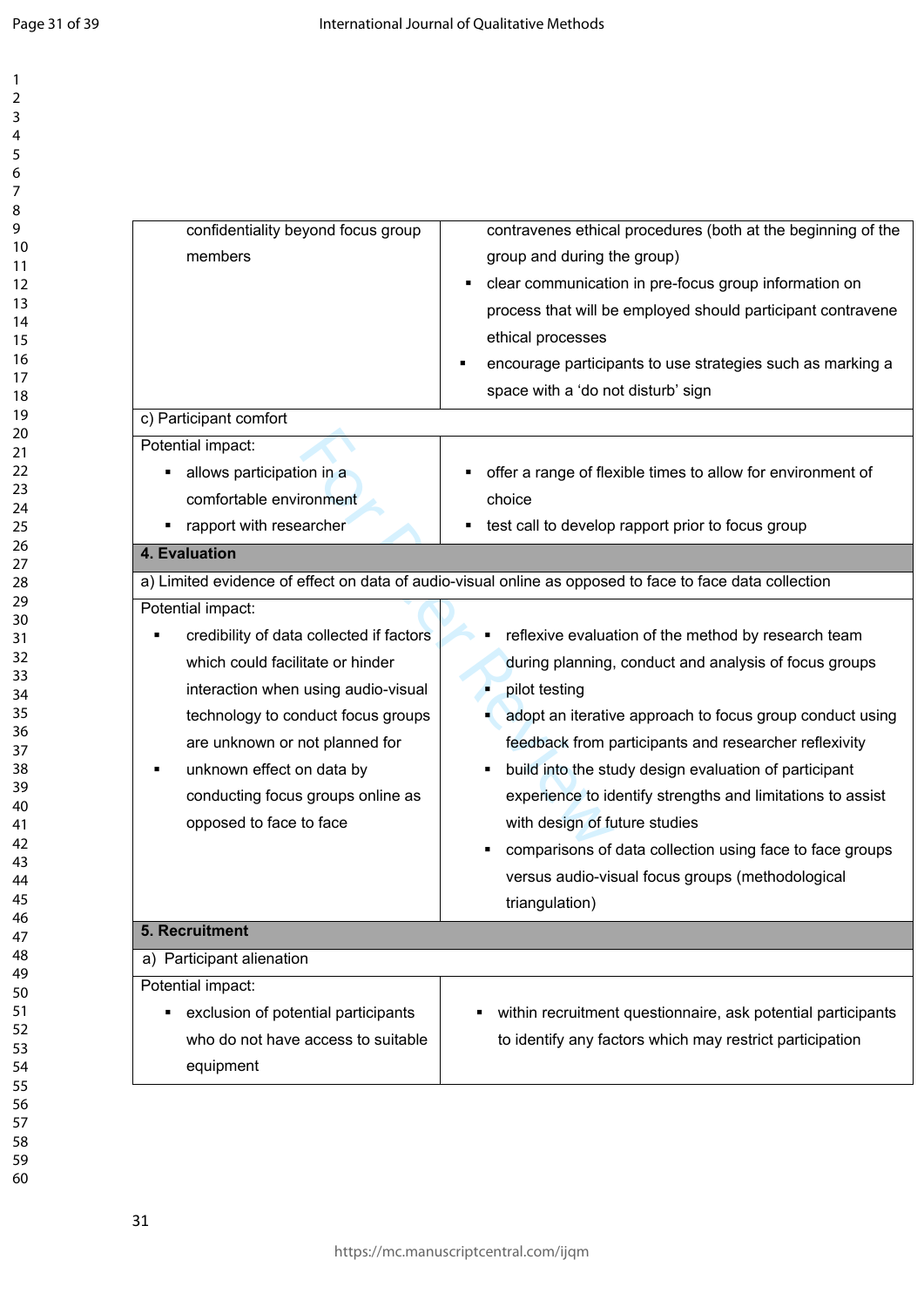exclusion of those unable to secure a private environment to adhere to ethical requirements of confidentiality and anonymity

- **Exclusion of those who are** inexperienced or lack confidence in the use of the required software and/or hardware
- **selection bias**
- **EXECT** identify if and how research team can address any factors which might limit participation e.g. training
- consider offering alternative formats to prevent participant alienation

# **Conclusion**

Prience of carrying out synchronous for<br>Discorperience of method provided us with the op<br>The Society of method Simple of the data collected.<br>The sadded richness to the data collected.<br>The sadded richness to the data collec This was our first experience of carrying out synchronous focus groups using the internet. Our choice of method provided us with the opportunity to include participants from across the United Kingdom resulting in a diverse sample which we believe has added richness to the data collected. We also believe the flexibility of the medium offered encouraged participation. As researchers with experience of conducting face to face focus groups, we are aware that many of the methodological, practical and ethical considerations of focus groups carried out using the internet are similar to those which must be considered in a face to face venue. However, as novices of this online method, we have learnt several lessons on important factors which should be considered to overcome the methodological challenges that working in an online context can raise and to enable authentic interactions. Situations arise that are unique to online environments and are as not as easy to handle or plan for as they would be in a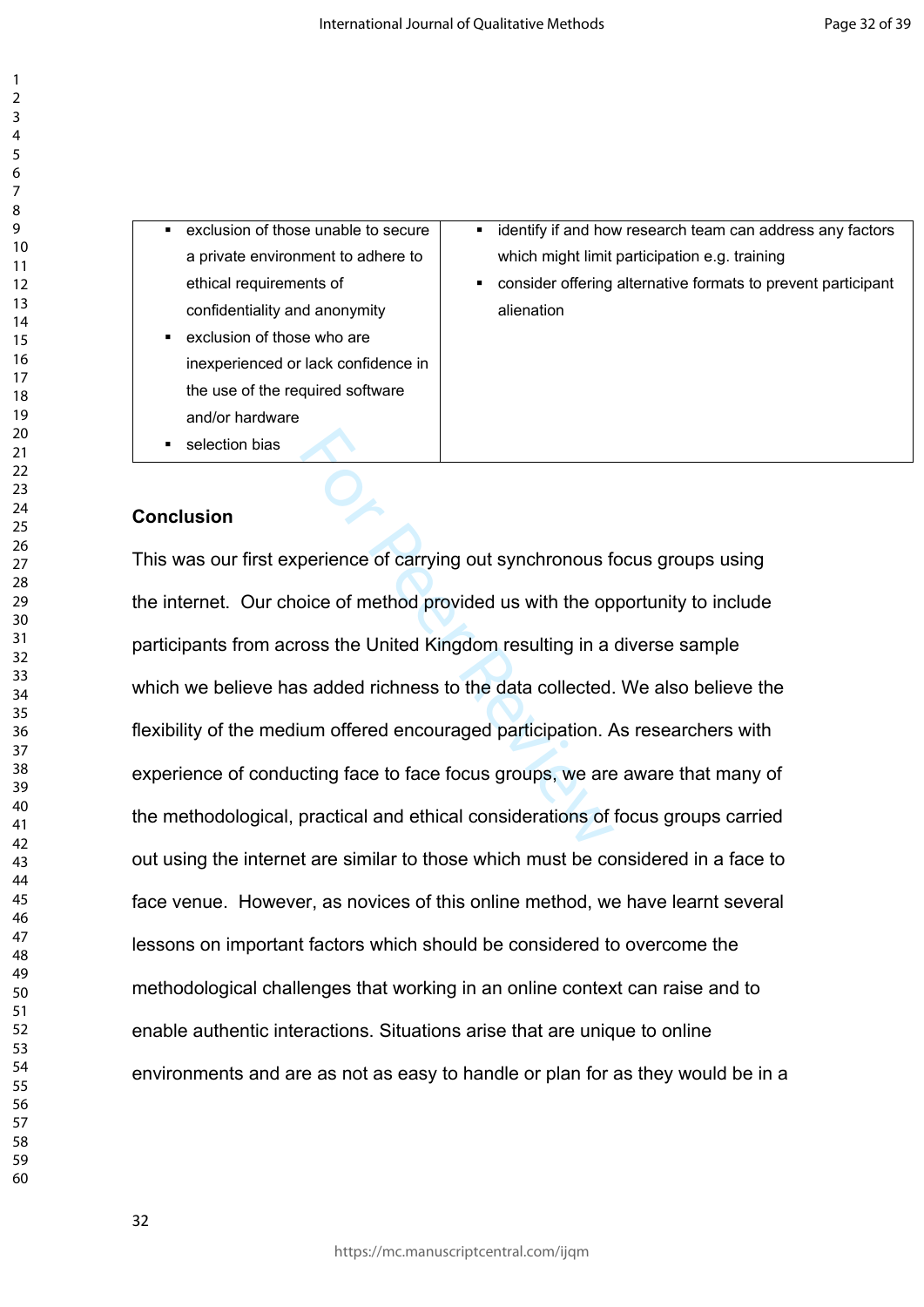cuments can help to mitigate against porticipants are well appraised of the y action that could be taken in the even<br>a do not offer empirical evaluation, our nticipate challenges specific to their stu<br>experience and opport face to face space as control is given to participants, for example, in respect of their environment. Researchers, therefore, need to have clear plans of action and anticipate every eventuality to optimise participant experience, whilst ensuring data are collected robustly and in adherence to ethical approvals. Making use of tools such as ground rules, pre-focus group information and informed consent documents can help to mitigate against potential issues which may arise by ensuring participants are well appraised of the process, expectations and any action that could be taken in the event of situations arising. Although we do not offer empirical evaluation, our reflexive learning can help others to anticipate challenges specific to their study context to optimise participant experience and opportunities for authentic interaction which generates data in online focus groups as close to that which can be generated in a face to face environment. Further methodological evaluations are now required to continue to develop the evidence base for this approach by further exploring the impact of internet-based focus groups on interactions, willingness to engage and the richness of the data collected.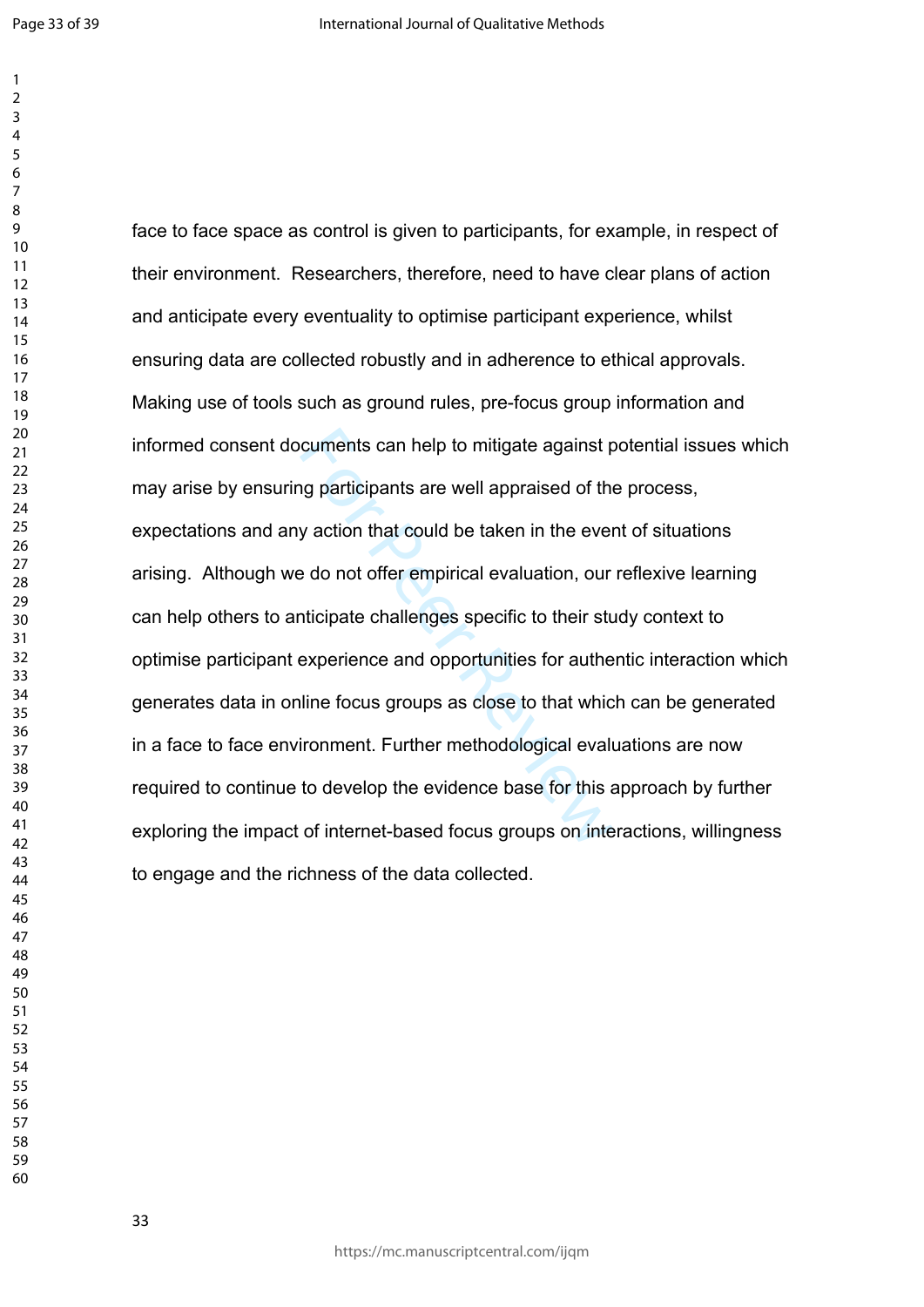# **Acknowledgements**

N/A

# **Funding**

This study has been funded by the Department of Education and Learning,

Northern Ireland

# **Ethics**

Ethical approval to carry out this study was provided by the Nursing and Health

For Prince

Science Filter and Ethics committees at Ulster University

# **Declaration of conflicting interests**

The authors declare no potential conflicts of interest with respect to the

research, authorship, and/or publication of this article.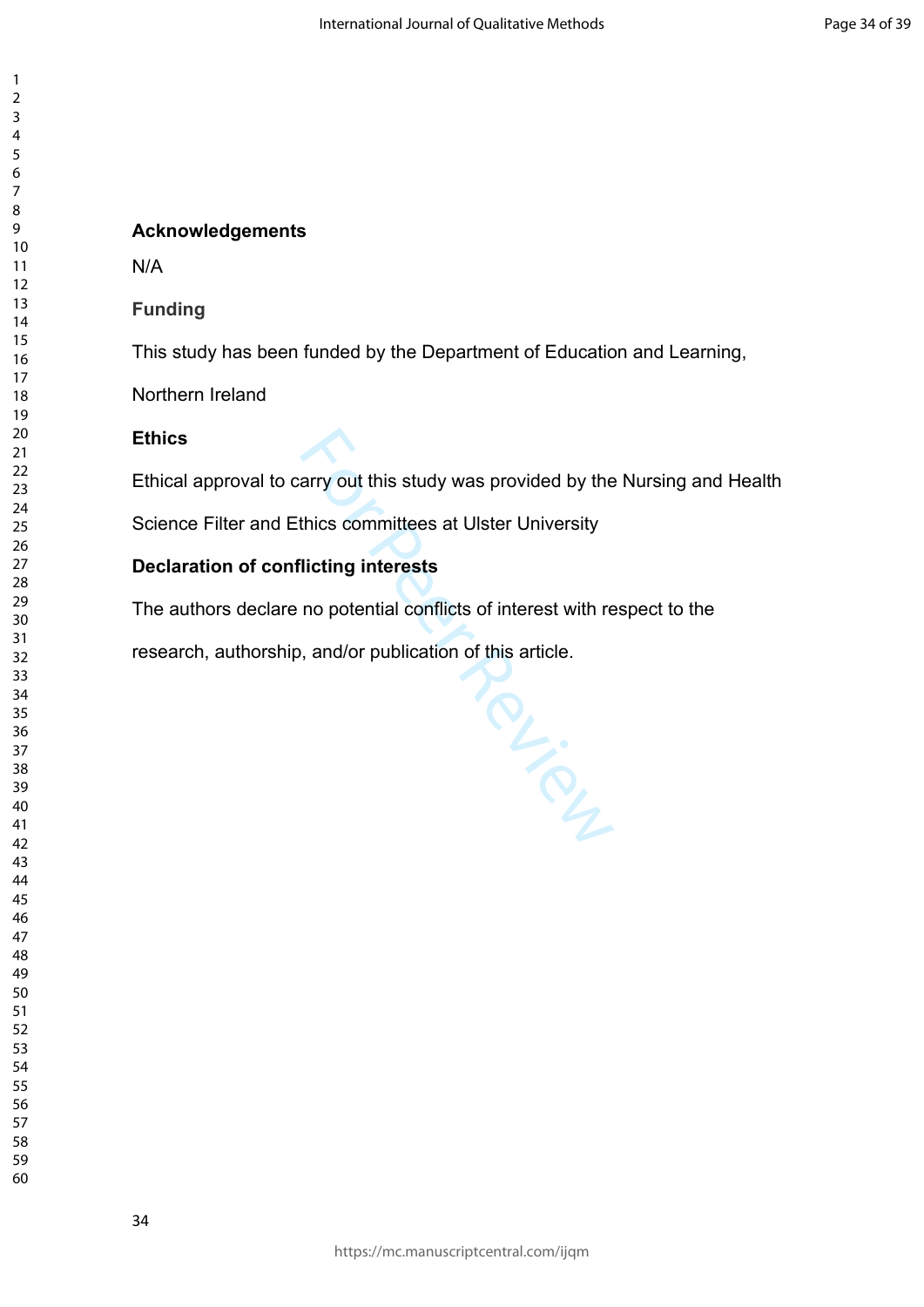$\mathbf{1}$ 

 

# **REFERENCES**

Abrams, K.M., Wang, Z., Song, Y.J. & Galindo-Gonzalez, S. (2015). Data richness trade-offs between face-to-face, online audiovisual, & online text-only focus groups. *Social Science Computer Review*, *33*(1), 80-96.

Exercison Solid Review of through the use<br>
ections on evaluating Ontario, Canada's<br>
egram. *Global Qualitative Nursing Rese*<br>
.<br>
Figure Review Contemented. Health Prospect,<br>
d' research method. Health Prospect,<br>
nsen, C.M. Chong, E., Alayli-Goebbels, A., Webel-Edgar, L., Muir, S. & Manson, H. (2015). Advancing telephone focus groups method through the use of webinar: methodological reflections on evaluating Ontario, Canada's Healthy Babies Healthy Children program. *Global Qualitative Nursing Research*, *2*, 2333393615607840.

Collard, S. & Van Teijlingen, E. (2016). Internet-based focus groups: New approaches to an 'old' research method. *Health Prospect*, *15*(3), 4-7.

Cooper, C.P., Jorgensen, C.M. & Merritt, T.L., (2003). Report from the CDC. Telephone focus groups: an emerging method in public health research. *Journal of Women's Health*, *12*(10), 945-951.

Flynn, R., Albrecht, L. & Scott, S.D., (2018). Two approaches to focus group data collection for qualitative health research: maximizing resources & data quality. *International Journal of Qualitative Methods*, *17*(1), 1609406917750781.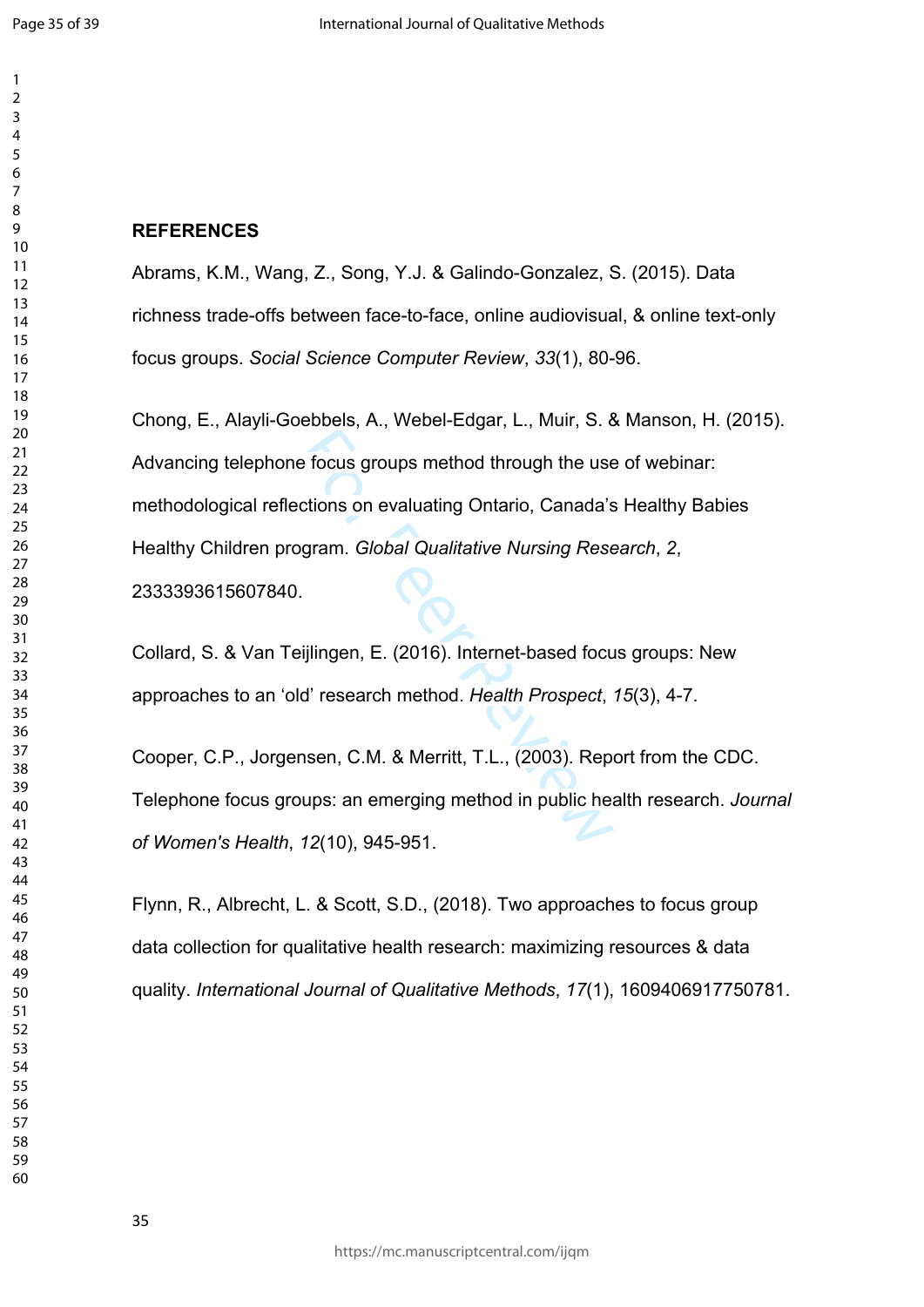Gothberg, J., Reeves, P., Thurston, L., Applegate, B., Kohler, P. & Peterson, L., (2013). Is the medium really the message? A comparison of face-to-face, telephone, and internet focus group venues. *Journal of Ethnographic & Qualitative Research*, *7*(3).

Greenbaum, T. (2008). Internet focus groups are not focus groups - so don't call them that. <http://www.groupsplus.com/pages/qmrr0798.htm>

Higginbottom, G.M.A. (2004). Sampling issues in qualitative research. *Nurse Researcher 12*(1), 7-19.

v.groupsplus.com/pages/qmrr0798.htm<br>N. (2004). Sampling issues in qualitativ-<br>19.<br>am, K.B., Knox, M., Johnson, K.E., Sof-<br>inical personnel as research participan<br>*Implementation Science*, 8(1), 125.<br>an, P. (2017). Insights Hysong, S.J., Smitham, K.B., Knox, M., Johnson, K.E., SoRelle, R. & Haidet, P. (2013). Recruiting clinical personnel as research participants: a framework for assessing feasibility. *Implementation Science*, *8*(1), 125.

Kite, J. & Phongsavan, P. (2017). Insights for conducting real-time focus groups online using a web conferencing service. *F1000Research*, *6*.

Kitzinger, J. (1994). The methodology of focus groups: the importance of interaction between research participants. *Sociology of Health & Illness*, *16*(1), 103-121.

Krueger, R.A. (1993). Quality control in focus groups. In Morgan D. (Ed.), *Successful Focus Groups: Advancing the State of the Art* SAGE: London.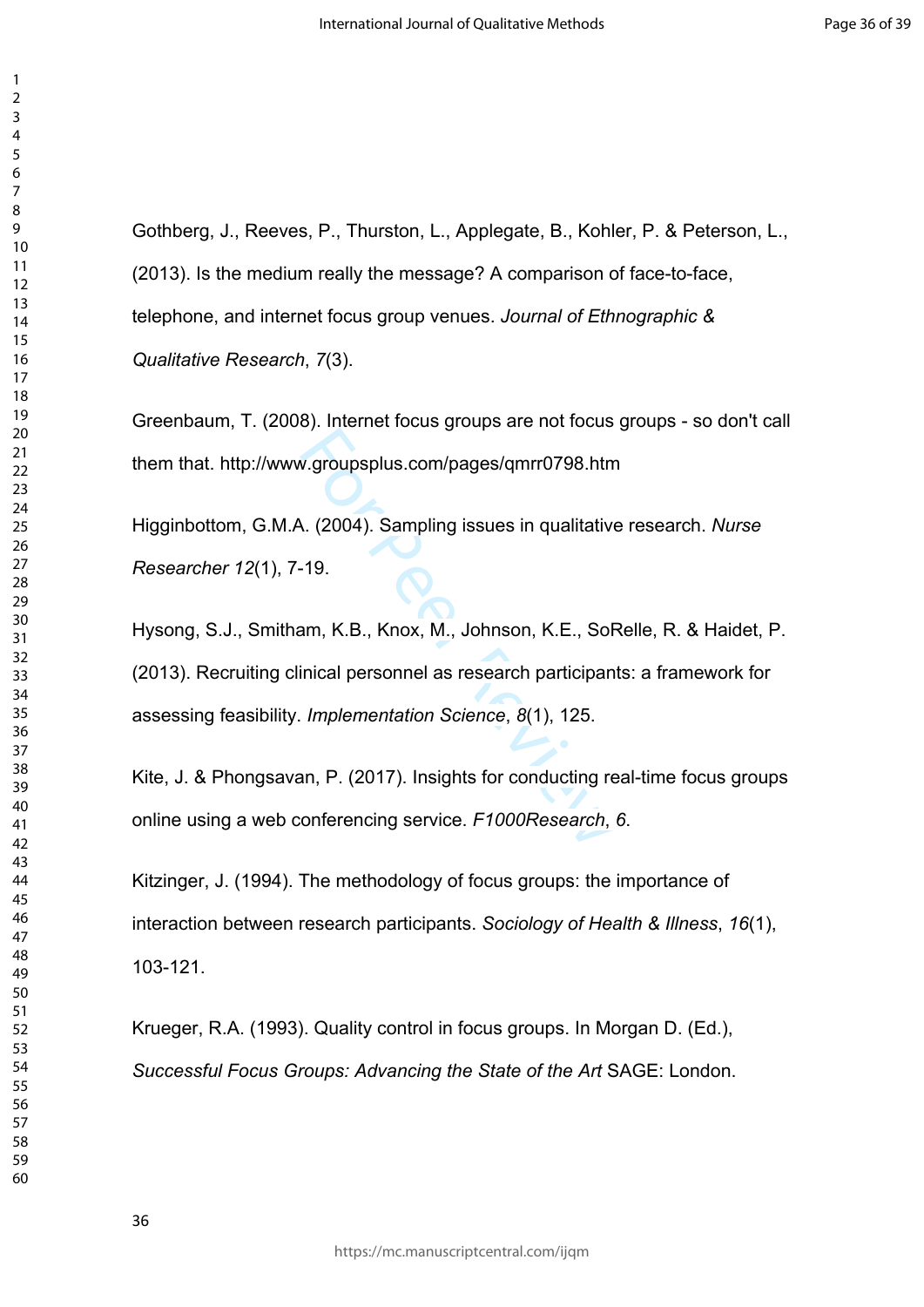$\mathbf{1}$  $\overline{2}$  $\overline{3}$  $\overline{4}$ 

Krueger, R.A. (1994). *Focus Groups: A Practical Guide for Applied Research.* Sage, Thous & Oaks, CA, USA.

Matthews, K.L., Baird, M. & Duchesne, G., (2018). Using online meeting software to facilitate geographically dispersed focus groups for health workforce research. *Qualitative Health Research*, 1049732318782167.

Morgan, D. (2019). *Basic & Advanced Focus Groups* SAGE: LA, USA

Basic & Advanced Focus Groups SAGI<br>B. (2011). Online focus Groups in Hes<br>nergent Technologies in Social Scienc<br>J., Carder, P. & Hoffman, K. (2013). In<br>nod for collecting qualitative data. Qual.<br>76-1284. Morgan, D. & Lobe, B. (2011). Online focus Groups in Hesse-Biber, S.N. (Ed.) *The Handbook of Emergent Technologies in Social Sciences,* Oxford University Press Inc, NY, USA

Morgan, D.L., Ataie, J., Carder, P. & Hoffman, K. (2013). Introducing dyadic interviews as a method for collecting qualitative data. *Qualitative Health Research*, *23*(9), 1276-1284.

Morse, J.M. (2015). Critical analysis of strategies for determining rigor in qualitative inquiry. *Qualitative Health Research*, *25*(9), 1212-1222.

Ross, L.E., Stroud, L.A., Rose, S.W. & Jorgensen, C.M. (2006). Using telephone focus groups methodology to examine the prostate cancer screening practices of African-American primary care physicians. *Journal of the National Medical Association*, *98*(8), 1296.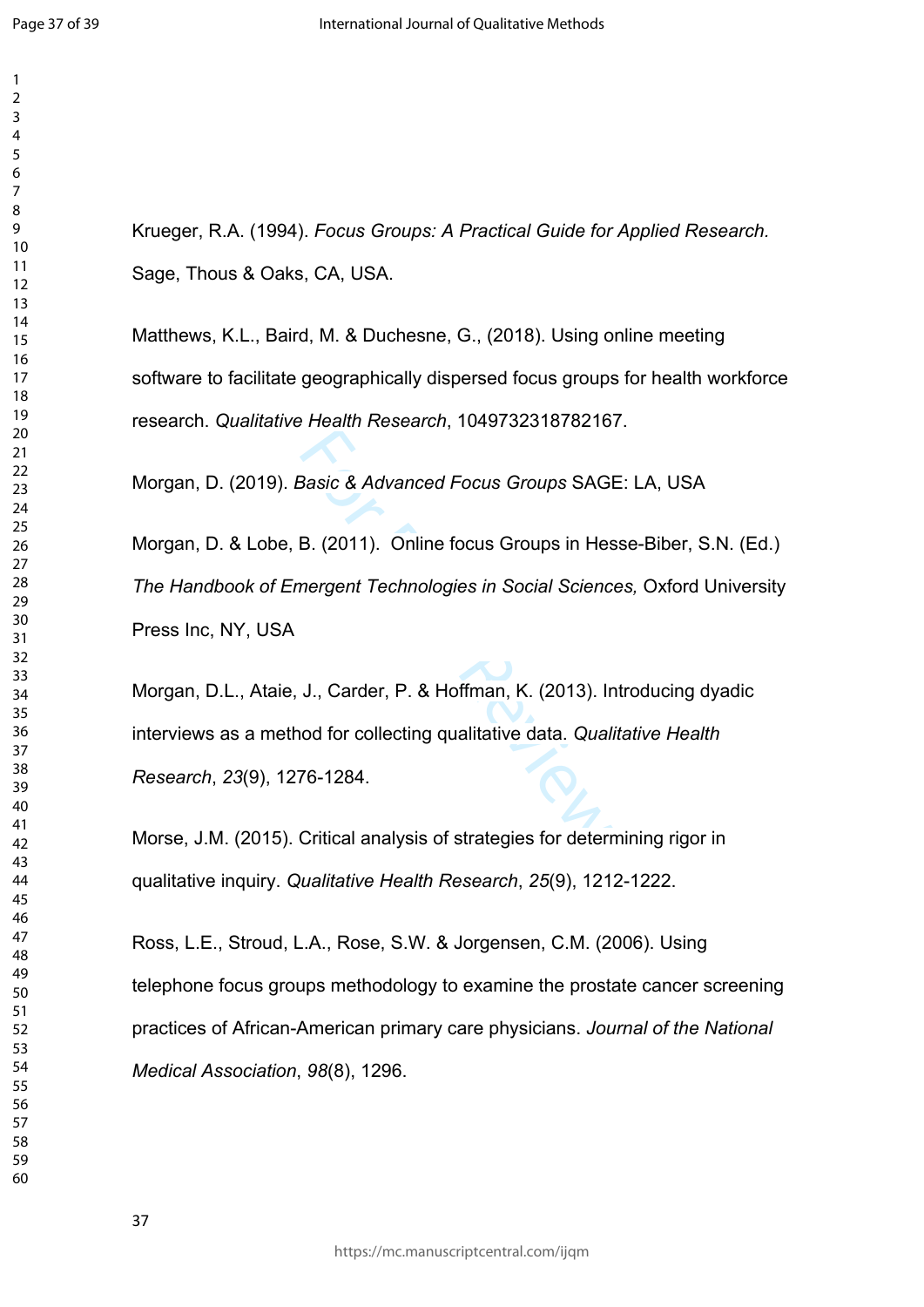Rupert, D.J., Poehlman, J.A., Hayes, J.J., Ray, S.E. & Moultrie, R.R., (2017). Virtual versus in-person focus groups: comparison of costs, recruitment, & participant logistics. *Journal of Medical Internet Research*, *19*(3).

Shenton, A.K., (2004). Strategies for ensuring trustworthiness in qualitative research projects. *Education for information*, *22*(2), pp.63-75.

J.S. & Baxter, D.G. (2009). Telephone<br>rch: potential uses & recommendations<br>5(4), 241-256.<br>urtphone ownership penetration in the l<br>e. https://www.statista.com/statistics/27<br>I-kingdom-uk-by-age/<br>RL, Vessey JA (2017). Techno Smith, JM., Sullivan, J.S. & Baxter, D.G. (2009). Telephone focus groups in physiotherapy research: potential uses & recommendations. *Physiotherapy Theory & Practice*, *25*(4), 241-256.

Statista (2018). Smartphone ownership penetration in the United Kingdom (UK) in 2012-2018 by age. https://www.statista.com/statistics/271851/smartphoneowners-in-the-united-kingdom-uk-by-age/

Strout TD, DiFazio RL, Vessey JA (2017). Technology-enhanced focus groups as a component of instrument development. *Nurse Researcher*, *25*(1), 16-23.

Schwartz-Barcott D, Kim HS. (2000) An expansion and elaboration of the hybrid model of concept development. In: Rodgers BL, Knafl KA, editors. *Concept development in nursing: foundations, techniques, and applications*. Saunders, Philadelphia